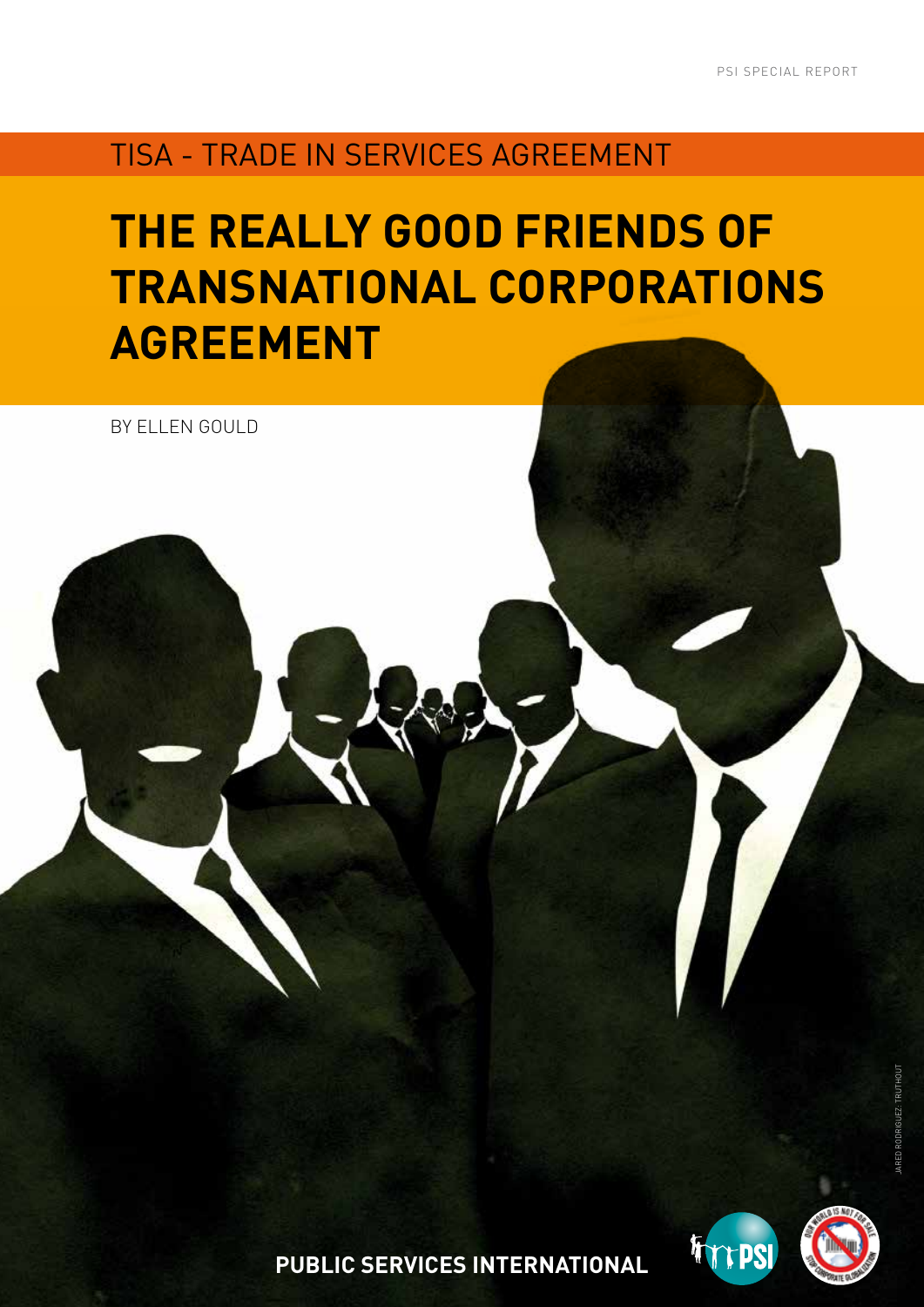#### Written by Ellen Gould

Ellen Gould is a Canadian consultant, advising the Harrison School of Law, Georgetown University, consumer groups, municipal governments, and professional associations on the impacts of international trade agreements. She is a Research Associate with the Canadian Centre for Policy Alternatives. Published studies include: the "GATS and Financial Instability", "The Commodification of Services"; "How the GATS Undermines the Right to Regulate", "International Trade Agreements: An Update for the Union of BC Municipalities".

#### This report was commissioned by

Our World Is Not For Sale (OWINFS) and Public Services international (PSI) but the views expressed are not necessarily those of OWINFS or PSI.

> Published September 2014 by Public Services International (PSI) www.world-psi.org and Our World Is Not For Sale (OWINFS) www.ourworldisnotforsale.org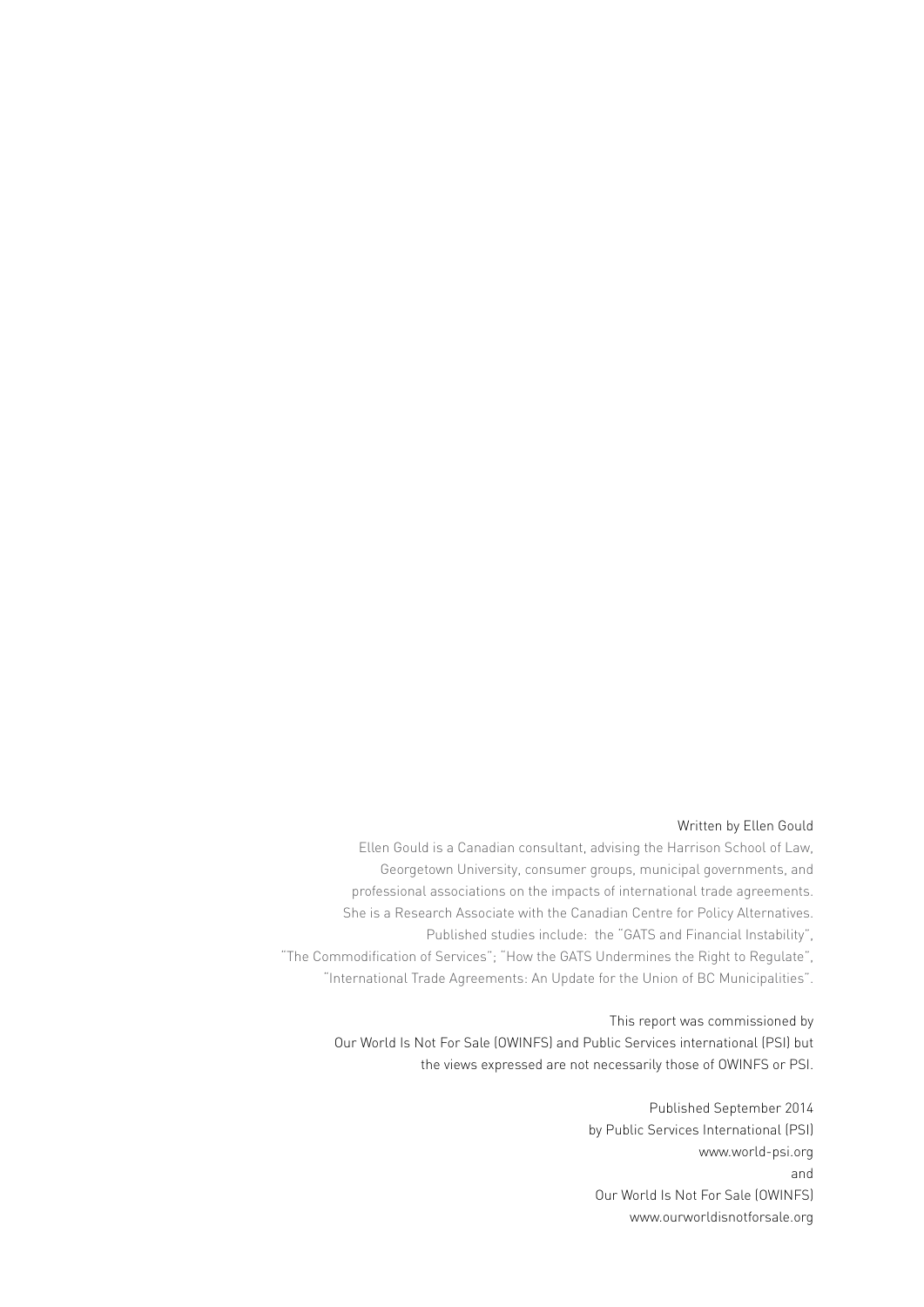#### **Foreword**

Treating democratic laws and regulations of elected governments, designed to protect the public interest, as barriers to trade is a fundamental misconception of the role of government.

Laws and regulations to protect workers, consumers, small business and the environment exist because the market does not produce these outcomes.

The global financial crisis made clear the catastrophic results of failing to adequately regulate the financial markets. From global warming to the Rana Plaza disaster, our world is confronted with national and global challenges highlighting the tragic consequences of failing to make and enforce decent rules for the benefit of all in our societies.



The power to regulate is also essential to provide fair competition for business and allows countries, cities and regions to pursue economic and cultural development.

The Trades in Services Agreement (TISA), currently being negotiated in secret, is among the alarming new wave of trade and investment agreements founded on legally-binding powers that institutionalise the rights of transnational investors and prohibit government actions in a wide range of areas only incidentally related to trade.

This report's companion document TISA versus Public Services\* outlines the harm the TISA will also do to public services designed to provide vital social and economic necessities – such as health care and education – affordably, universally and on the basis of need. Outcomes the market cannot produce.

Shockingly, the TISA will prevent governments from returning public services to public hands even when privatisations fail. Incredibly, in the aftermath of the global financial crisis, the TISA also seeks to further deregulate financial markets.

It is a deliberate attempt to privilege the profits of the richest corporations and countries in the world over those who have the greatest needs and risks establishing a global oligarchy dictating the rules across the world.

We know that large corporate interests are heavily involved in the TISA negotiations.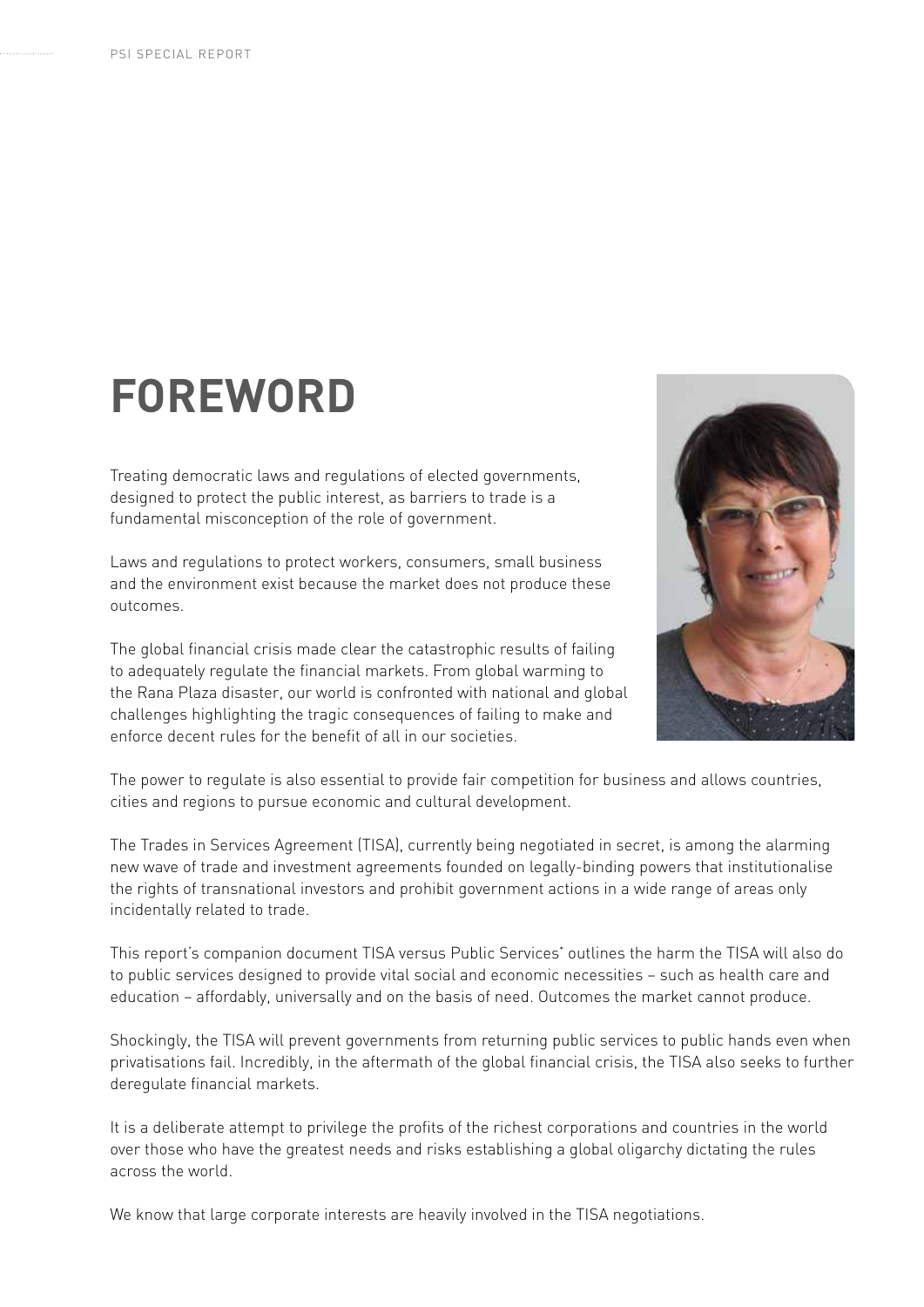With such high stakes for people and our planet, the secrecy surrounding the TISA negotiations is a scandal. Who in a democratic country will accept their government secretly agreeing to laws that so fundamentally shift power and wealth, bind future governments and restrict their nation's ability to provide for citizens?

The TISA negotiating texts must be released for public scrutiny and decision-making.

The TISA must not restrict any government's ability to regulate in the public interest.

There should be no trade in public services.

Rosa Pavanelli General Secretary Public Services International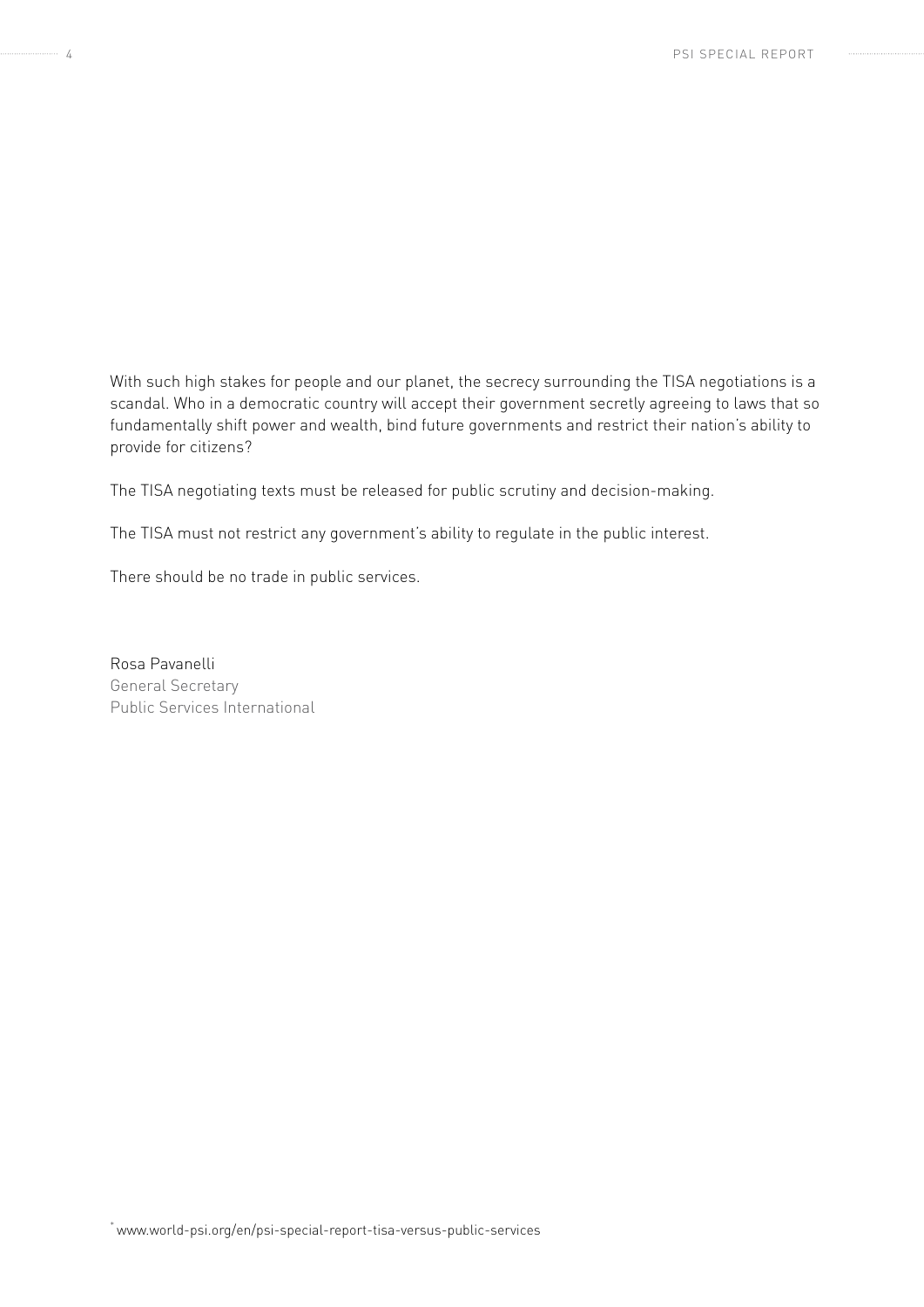. . . . . . .

# **TABLE OF CONTENTS**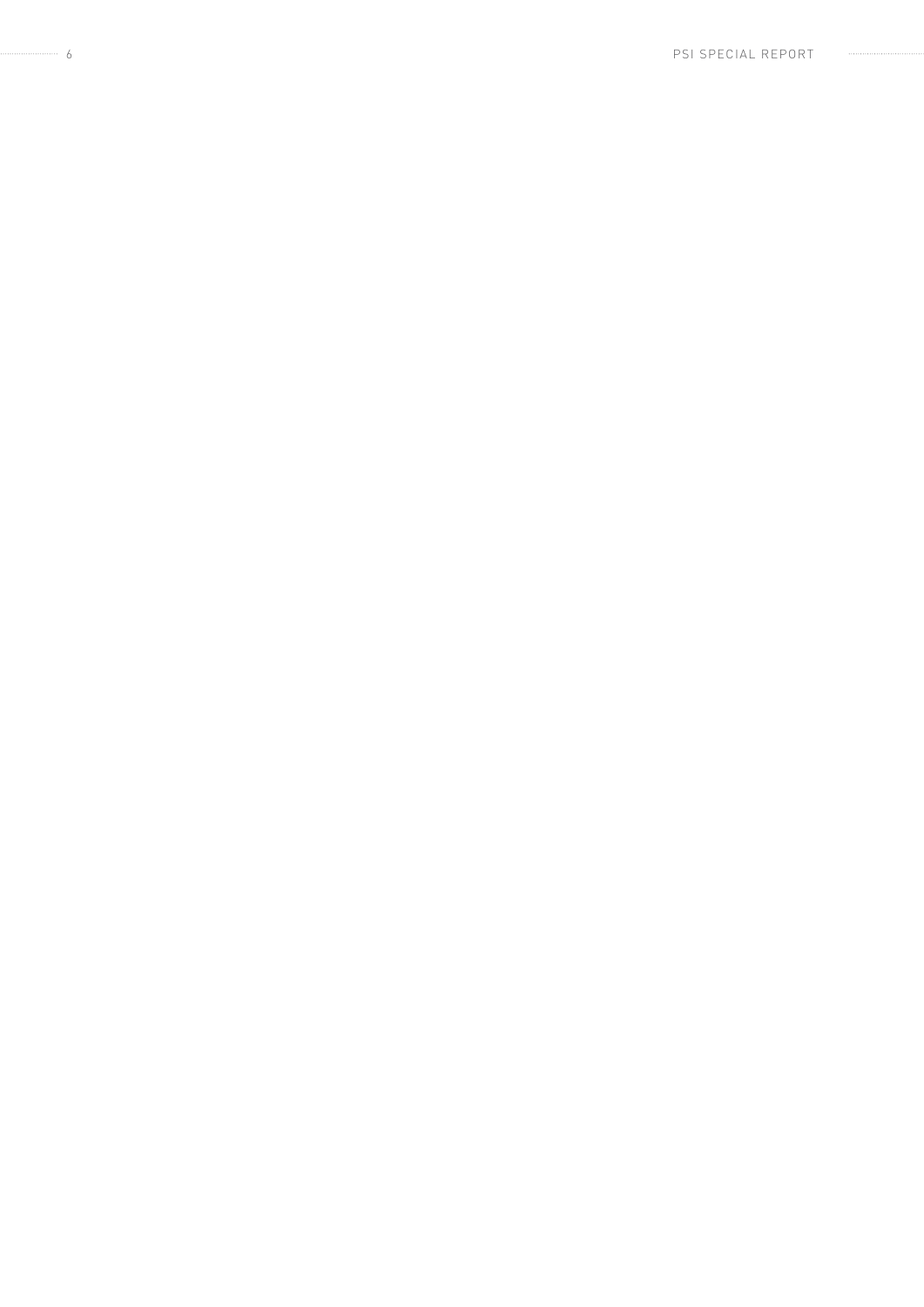#### **Introduction**

Highly secretive talks began in 2012 to establish a new trade agreement, the Trade in Services Agreement (TISA). The group of countries<sup>1</sup> negotiating TISA have given themselves an insider joke for a name, the 'Really Good Friends of Services'2 , to signal how truly committed they are to promoting the interests of services corporations. But there is nothing funny about the sweeping, permanent restrictions on public services and regulation that could be the impact of their work.

The idea for TISA originated with trade think tanks and lobbyists for transnational corporations unhappy with the pace of services negotiations at the World Trade Organization.<sup>3</sup> The Coalition of Services Industries has been clear about how ambitious TISA negotiators should be in achieving privatization and deregulation. Testifying to the US government in his capacity as Coalition chair, Samuel Di Piazza, a senior banker with Citigroup, stated that TISA countries should 'modify or eliminate regulations' within their borders. According to Di Piazza, banks, insurance companies, media and other corporations that do business globally should be able to operate in an environment where the determinants are 'marketbased, not government-based'. Di Piazza's vision of the future under TISA is one without publicly delivered or regulated services, where "free market principles can govern the investment in, and delivery of, services on a transnational scale."4

The sweeping deregulation the Coalition is seeking would eliminate policy space for governments at all levels. For example Walmart, a member of the Coalition of Services Industries, sees TISA as a way to free itself of local government zoning regulations and restrictions on store size. Walmart also wants TISA to end the restrictions on sales of alcohol and tobacco, an area often under the jurisdiction of state and provincial governments.

> " Walmart, a member of the Coalition of Services Industries, sees TISA as a way to free itself of local government zoning regulations and restrictions on store size. Walmart 5 "

Eliminating government's role in the delivery of services, getting rid of regulations, and allowing transnational corporations free rein sounds like the platform of a libertarian political party, a radical agenda that should be debated in public and that voters should have a say over at the ballot box. Instead, the Really Good Friends of Services have imposed unprecedented levels of secrecy on their negotiations, suppressing the public's ability to discuss the serious issues at stake. The positions TISA governments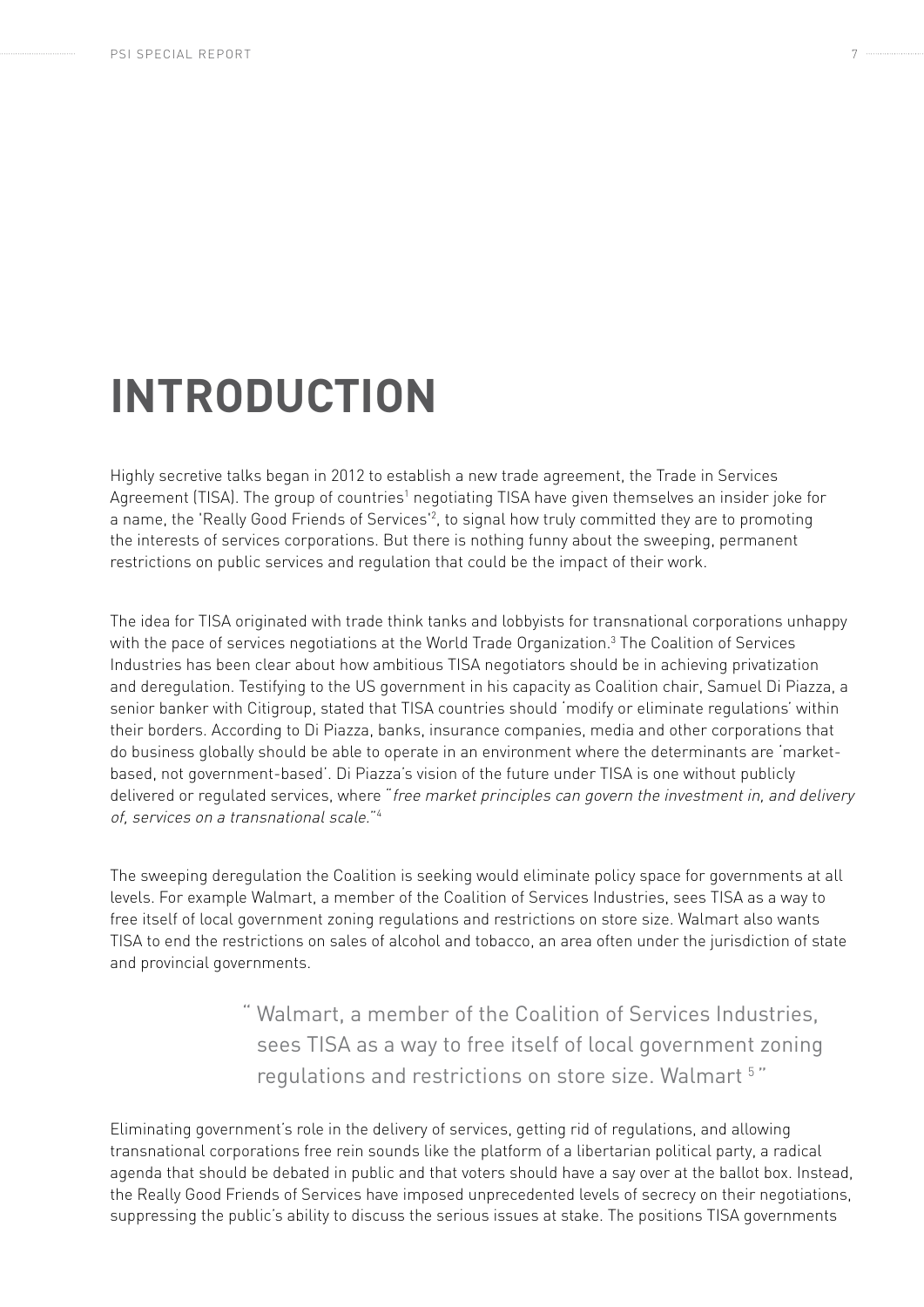take at the bargaining table – how much they push privatization and deregulation, whether they make concessions in sensitive areas like health, education, culture, water supply, and banking regulation will not be made public until five years after the agreement comes into force $\stackrel{e}{\text{}}$ . This extreme secrecy seems designed so that trade officials can negotiate without regard to domestic concerns and to relieve politicians of any accountability for their role in creating TISA.

Why are transnational services corporations confident they can get their agenda of deregulation and privatization through TISA? The following analysis focuses on how TISA could be used to accomplish their deregulatory agenda, and is meant to complement the study 'TISA versus Public Services'<sup>7</sup> that examines how TISA would foster privatization. TISA can be viewed as a one-two punch against the public interest, since it will promote privatization but also provide grounds to attack regulation of privately delivered services.

The objective of this paper is to help overcome the secrecy and complexity surrounding the TISA negotiations in order to bring the agreement into the public sphere for democratic debate. Although the Really Good Friends of Services (with the sole exception of Switzerland) have refused to make public any negotiating documents, enough information can be gleaned from negotiators' speeches, trade journals, and from leaked documents to indicate the threat TISA poses to public interest regulation.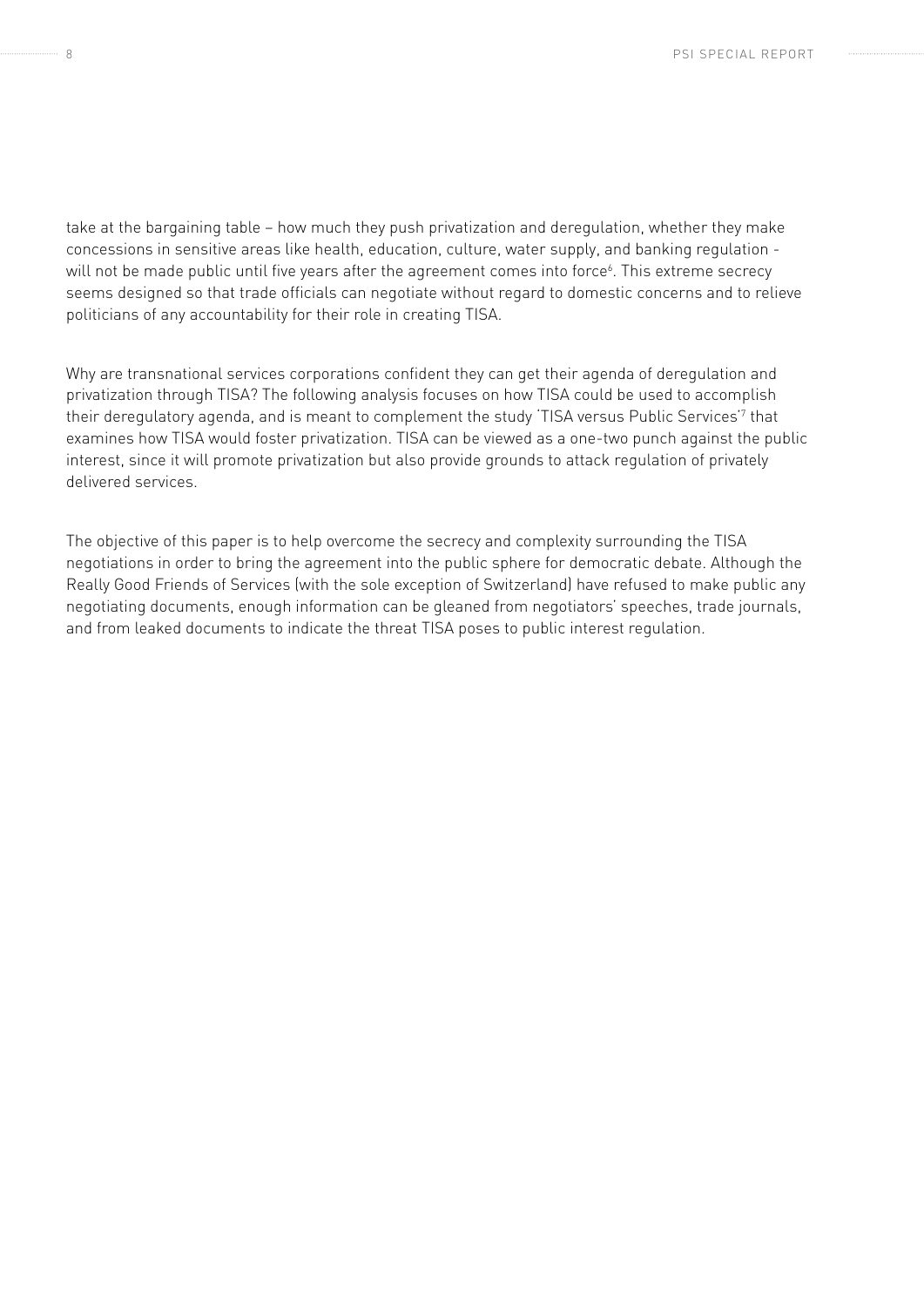#### **Sharpening the axe:**

## **FROM THE GATS to TISA**



TISA is a strategy to bypass stalled talks to expand services rules and obligations at the WTO, so to understand TISA it is necessary to review some of the issues in those negotiations. Transnational corporate lobbyists have complained that the WTO services agreement, the General Agreement on Trade in Services (GATS), has not achieved the significant change they were counting on when the agreement came into force in 1995. They are also dissatisfied with the ongoing GATS negotiations mandated to continuously expand the reach of that agreement.

Developing countries are blamed for holding the GATS negotiations hostage to progress in other sectors. However, developing countries have argued that while they have been asked to make significant new concessions at the services bargaining table, they have not seen movement at the WTO in areas, such as agriculture, where they have a competitive advantage. WTO negotiations are supposed to produce 'reciprocal and mutually advantageous' results for all members and in particular work to ensure that developing countries secure a share in the growth of international trade.<sup>8</sup> Even including services in the WTO in the first place was a major concession developing countries made when the organization was founded, given that corporations based in OECD countries account for the lion's share of the world's trade in services.

To get around this impasse at the WTO, a group made up of mainly OECD countries founded the Really Good Friends of Services with the idea of going far beyond the multilateral GATS or any regional or bilateral agreement that has yet been signed, pressuring more countries to sign on to TISA, and then getting the agreement incorporated into the WTO. As former US Trade Representative Ron Kirk told a gathering of industry representatives, TISA "presents significant new opportunities to examine the achievements of services agreements so far; consolidate the most important and effective elements into a single framework; and extend that framework to a broader group of countries."<sup>9</sup> The TISA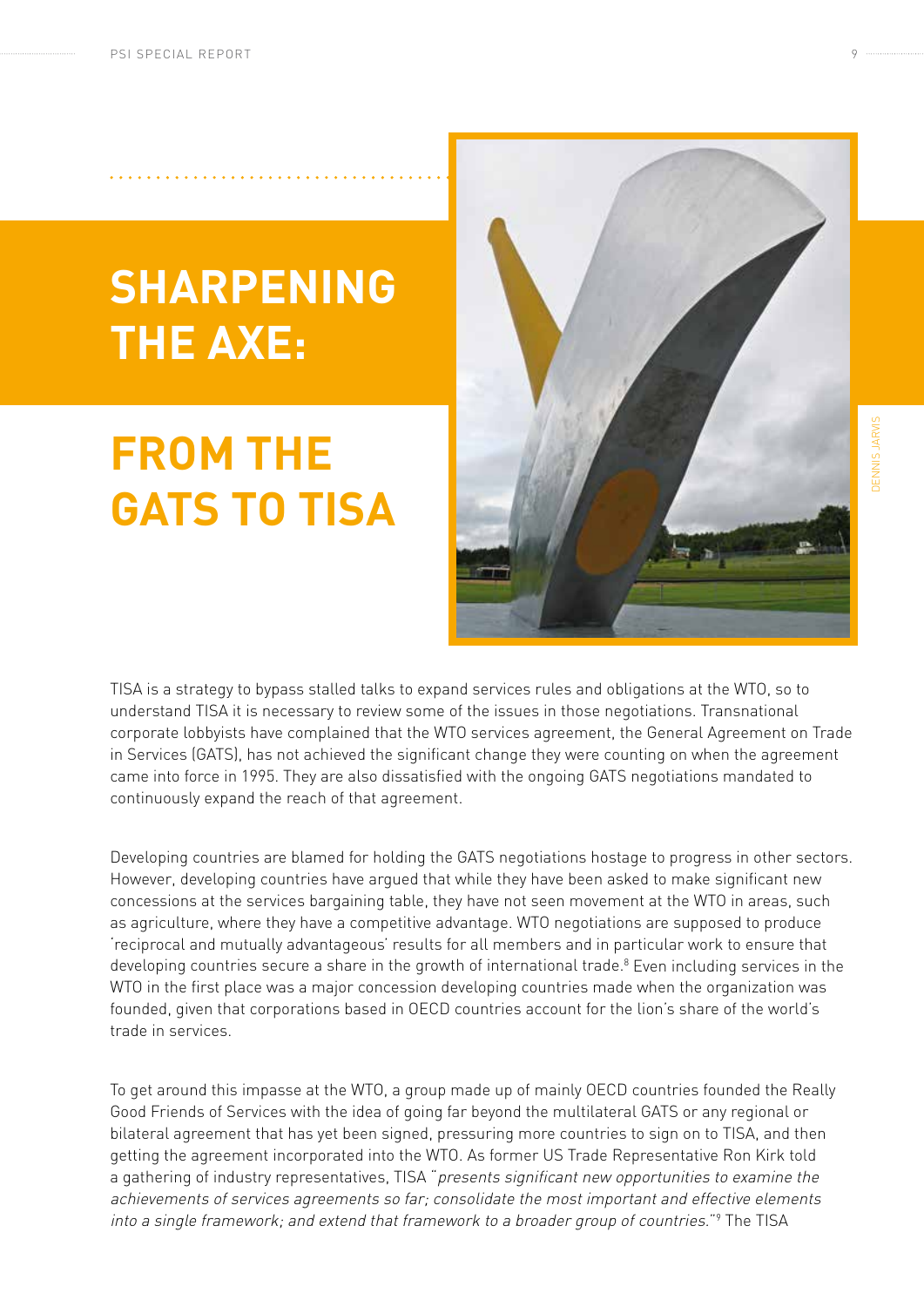negotiations are essentially a replay of the negotiations that produced the GATS, but this time without the delegations present in the room that might have pushed back against the more extreme demands of the transnational services lobby.

Despite industry criticism that the GAT S is too weak, that agreement already has strong deregulatory provisions. For example, in 2004 a WTO panel found that US regulations prohibiting Internet and other forms of remote gambling were a GATS violation. US lawyers had argued before the panel that the right toregulate stated in the preamble to the GATS "implies the power to set limitations on the scope of permissible activity".<sup>11</sup> Most citizens might think that was an obvious, minimum standard for what their government should be able to do.

#### The GATS-plus features of TISA that could have the strongest deregulatory impacts are:

- A coercive negotiating structure that will pressure governments to subject as many service sectors as possible to the agreement and trigger application of a set of new restrictions on regulation;
- GATS-plus provisions that will create more grounds for challenges to regulations;
- Elimination of the GATS article that allows countries to change what they have committed to if they can get other parties to agree.

But in its ruling, the panel made clear how the GATS limits the right to regulate:

"Members' regulatory sovereignty is an essential pillar of the progressive liberalization of trade in services, but this sovereignty ends whenever rights of other Members under the GATS are impaired."<sup>12</sup>

> " In 2004 a WTO panel found that US regulations prohibiting Internet and other forms of remote gambling were a GATS violation. WTO<sup>10</sup>"

The panel ruling should provide a clear warning to the Really Good Friends of Services that they cannot expect to establish radical TISA restrictions on regulations that go far beyond provisions in the GATS and then not see these legal weapons turned on their own regulations in a trade challenge. The Friends' declared intention to create a 'GATS-plus' agreement makes it likely that they will have to 'modify or eliminate regulations' as the Coalition of Services Industries has demanded. If they do not deregulate, TISA members may find themselves before a dispute panel being set straight about the extent to which TISA limits their regulatory sovereignty.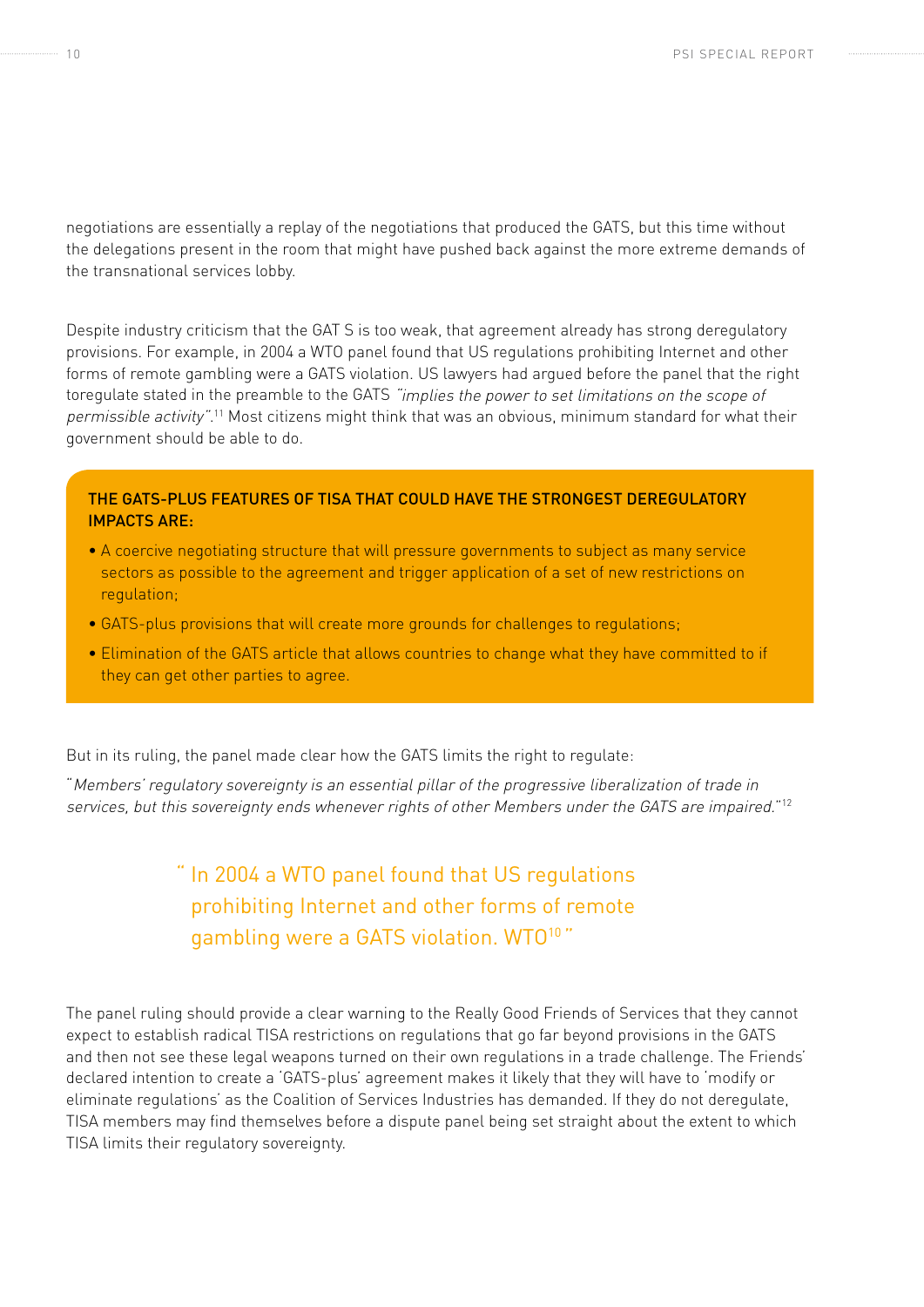# **A coercive negotiating**



"All laws and regulations designed to achieve domestic regulatory objectives would be subject to the obligation of national treatment. In addition, national treatment would apply to all future such regulations governing the services sectors."

"Trade in Services – Communication on Behalf of the United States."

GATT document L/5838, 9 July 1985

In its original campaign to have services included as one of the WTO agreements, the US tried to get a 'top-down' structure, meaning that all service sectors would be automatically covered unless countries specifically excluded them. Although the GATS ended up having some provisions that do govern all services, the US demand for a top-down agreement was rejected in two key areas – 'market access' and 'national treatment'.

The GATS market access obligation prohibits numerical limits on either the supply or suppliers of a service. The national treatment obligation requires countries to treat services and service suppliers of other parties to the agreement no less favourably than they treat their own. With the GATS bottom-up structure, countries choose which services they will commit to market access and national treatment rather than starting from a place where every service is governed by these obligations unless it is expressly excluded.

In TISA, however, the US has achieved<sup>13</sup> its long-term goal of having national treatment apply in a topdown way to services. This top-down structure means TISA countries will have to list all the services they want to exclude from national treatment, a list-it-or-lose-it proposition that increases the possibility that national treatment may end up applying to services governments meant to protect.

The deregulatory impact of TISA's top-down approach to national treatment is especially serious given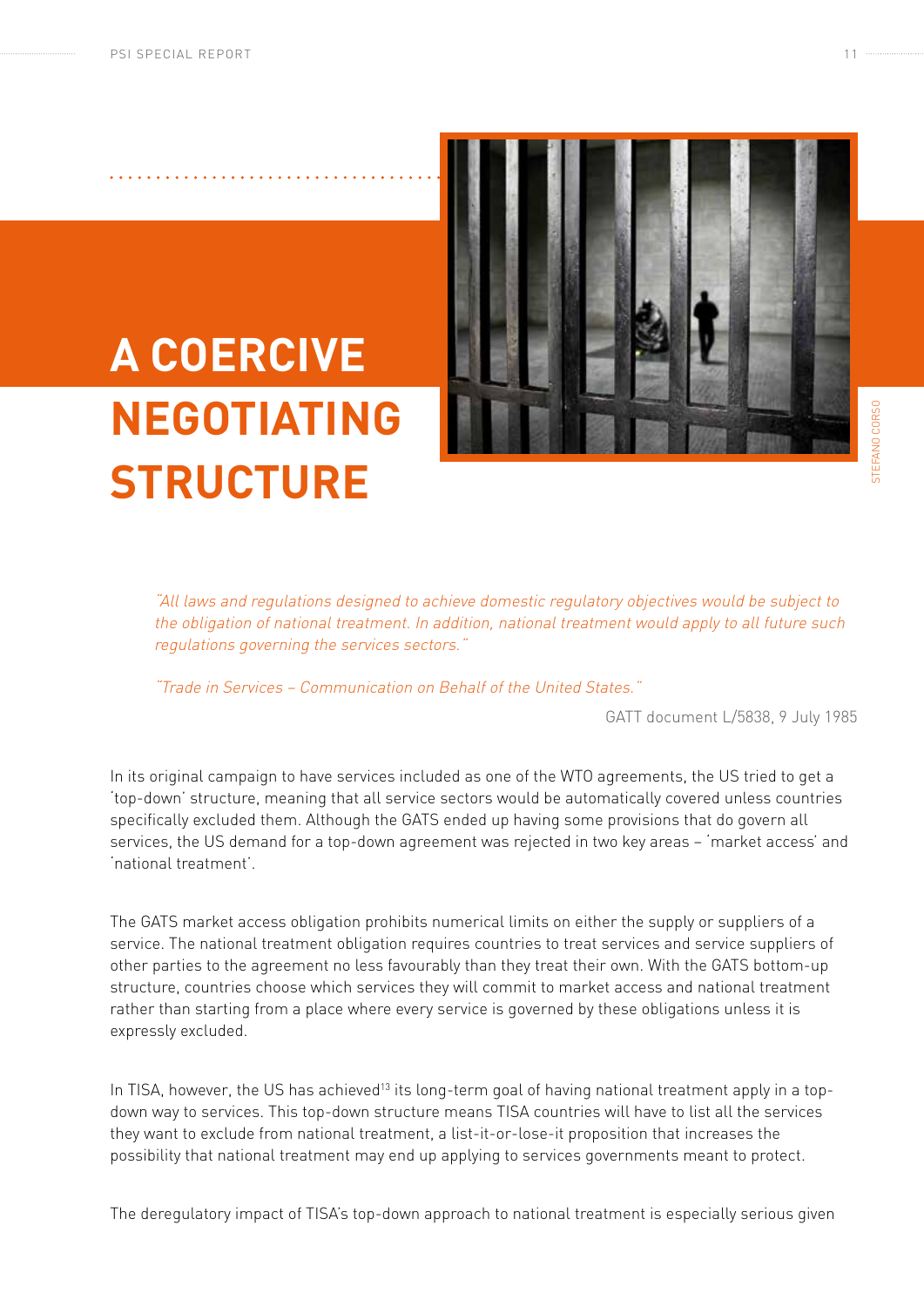that national treatment targets more than just those regulations that overtly favour local companies. Under national treatment, identical treatment of foreign and local companies is not enough – they have to be given the same conditions of competition. This requirement creates uncertainty for governments since it is not always clear when regulations are creating unequal conditions of competition.

In addition, regulations that discriminate in favour of services supplied by governments<sup>14</sup>, non-profits or co-operatives violate national treatment. Fedex, for example, in its submission on TISA to the US Trade Representative, is seeking a 'level playing field' for public and private delivery services and the elimination of 'regulatory advantages historically conferred upon national post offices'. National post offices have mandates to serve parts of the market, such as remote areas, unprofitable 'playing fields' that Fedex and other transnational courrier businesses are not interested in serving. Eliminating regulations that give advantages to national postal offices handicaps their ability to meet their public interest mandates.

> " Fedex is seeking the elimination of 'regulatory advantages historically conferred upon national post offices'. Fedex15 "

National treatment provisions can also be used to challenge regulations requiring local representation in the governing bodies of service corporations. The Coalition of Services Industries argues that TISA should prohibit governments "from requiring service providers to meet nationality requirements for Board members".<sup>16</sup> Even credit unions and co-operatives would not be allowed to require their board members come from the local community. If TISA parties do not explicitly exclude these regulations when they make their top-down national treatment commitments, then they must eliminate them or risk a trade challenge.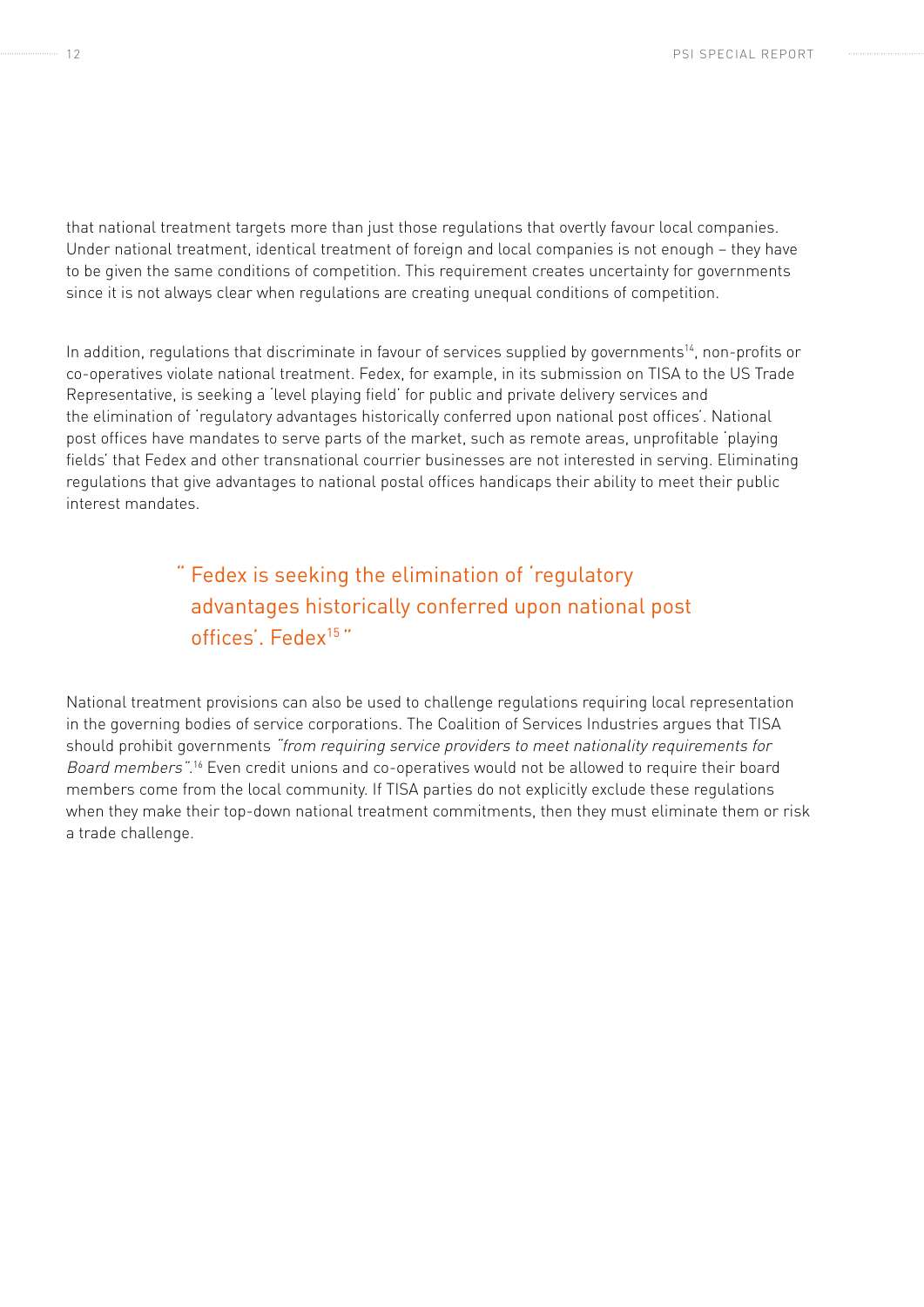#### **Standstill and ratchet**



As well as changing national treatment to a top-down structure, other mechanisms are being used to pressure governments to subject as many services as possible to the full force of TISA. The Really Good Friends group are modeling TISA on the GATS, but including new provisions that will impose draconian constraints on the right to regulate. The U.S. WTO Ambassador Michael Punke said in 2012 that the Really Good Friends of Services had agreed to apply standstill and ratchet to national treatment and they may also apply these provisions to market access.<sup>17</sup>

The standstill clause would require governments to lock in the policies that exist when they sign the agreement. If, for example, foreign companies had been granted rights to provide health insurance, TISA would entrench this as their permanent right. As the US insurance lobby put it, "commitments should, at a minimum, match the level of access that exists in the market today."<sup>18</sup>

TISA's proposed ratchet provision<sup>19</sup> would automatically make permanent any experiment governments made in deregulation – with no ability to reverse course if the experiment proved disastrous. An example is the current Norwegian government's plans to liberalize the sale of alcohol. Norway has traditionally been a strong advocate for alcohol control policies designed to reduce the incidence of alcohol-related harm. However, Norway's government is considering changes that would threaten the government monopoly on alcohol sales. The government has proposed allowing direct sales of alcohol to consumers from producers and loosening Norway's restrictions on alcohol advertising.20 Decreasing the availability and advertising of alcohol have proven to be effective ways to reduce alcohol-related harm, so the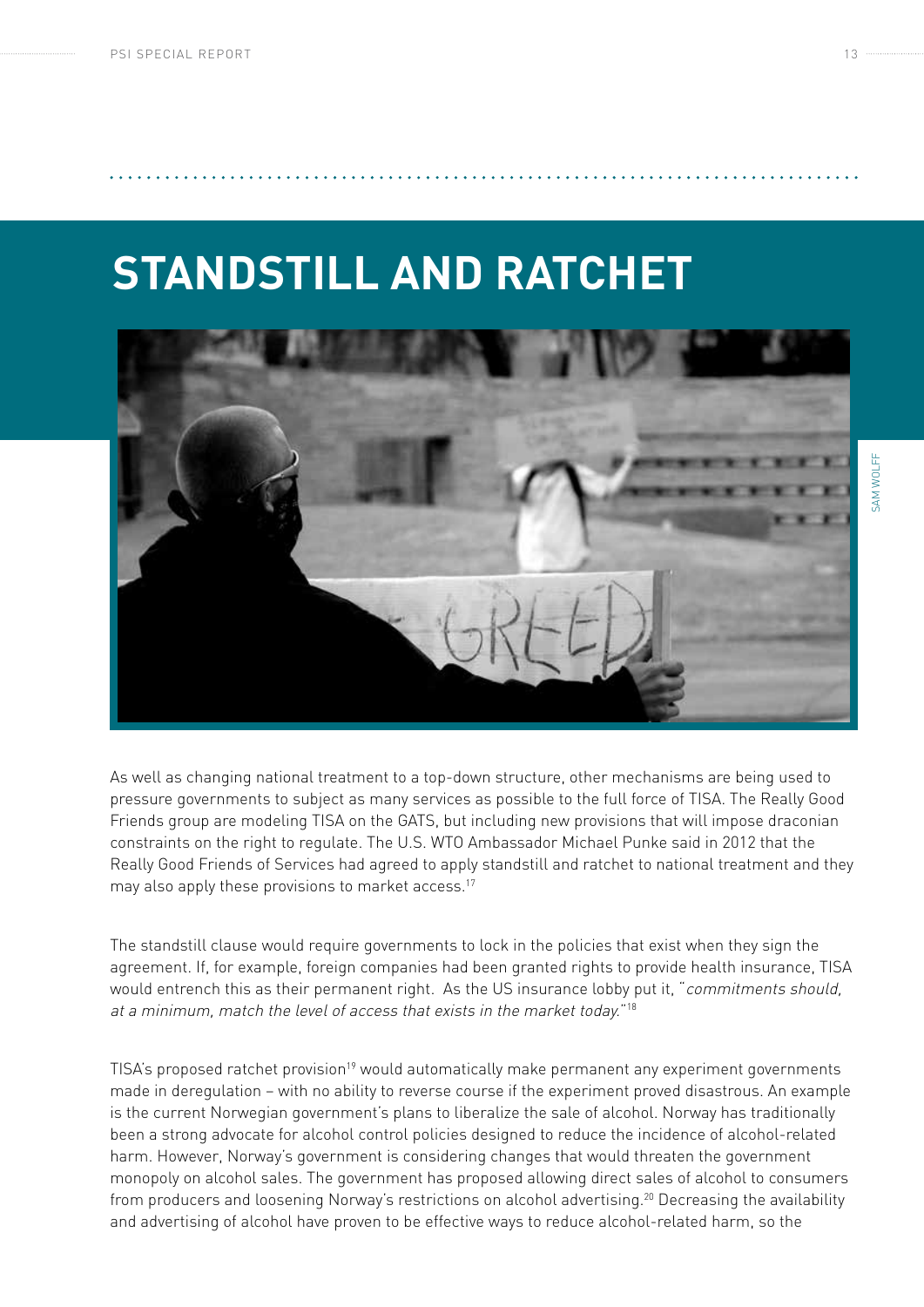Norwegian government may want at some future point to reverse such changes. But under a ratchet clause, every step Norway might take to liberalize alcohol sales could be locked in permanently.

TISA's standstill and ratchet clauses may act to dissuade more countries from joining the Really Good Friends group. Flexibility in the GATS allows countries to keep from committing sectors that they may have already opened up to foreign corporations. Since many developing countries had been forced to extensively privatize and deregulate under International Monetary Fund structural adjustment programs when the GATS was originally being negotiated, they did not want this to be automatically locked in by the GATS. Instead, developing countries could seek gains in areas of interest to them – construction, maritime services, employment of temporary workers working overseas - in exchange for making commitments covering the services they had already privatized and deregulated.

Developing countries are invited by TISA's advocates to think of opening up their services sectors to OECD-based transnational corporations not as a concession and a sacrifice of their national interest, but rather as a 'precondition for enhancing domestic economic performances'.21 The same advocates emphasize the comparative advantages of US and EU companies and the potential to create more US and European jobs through TISA when they lobby their own governments.

It is difficult to see in general how guaranteeing US and EU companies more access to supply the gamut of services, including entertainment, retail sales, and the trading of financial derivatives in shadow markets serves as a 'precondition for enhancing domestic economic performance' in developing countries. How, for example, would it enhance development for TISA members to accede to Walmart's demand<sup>22</sup> for deregulation of alcohol and tobacco sales?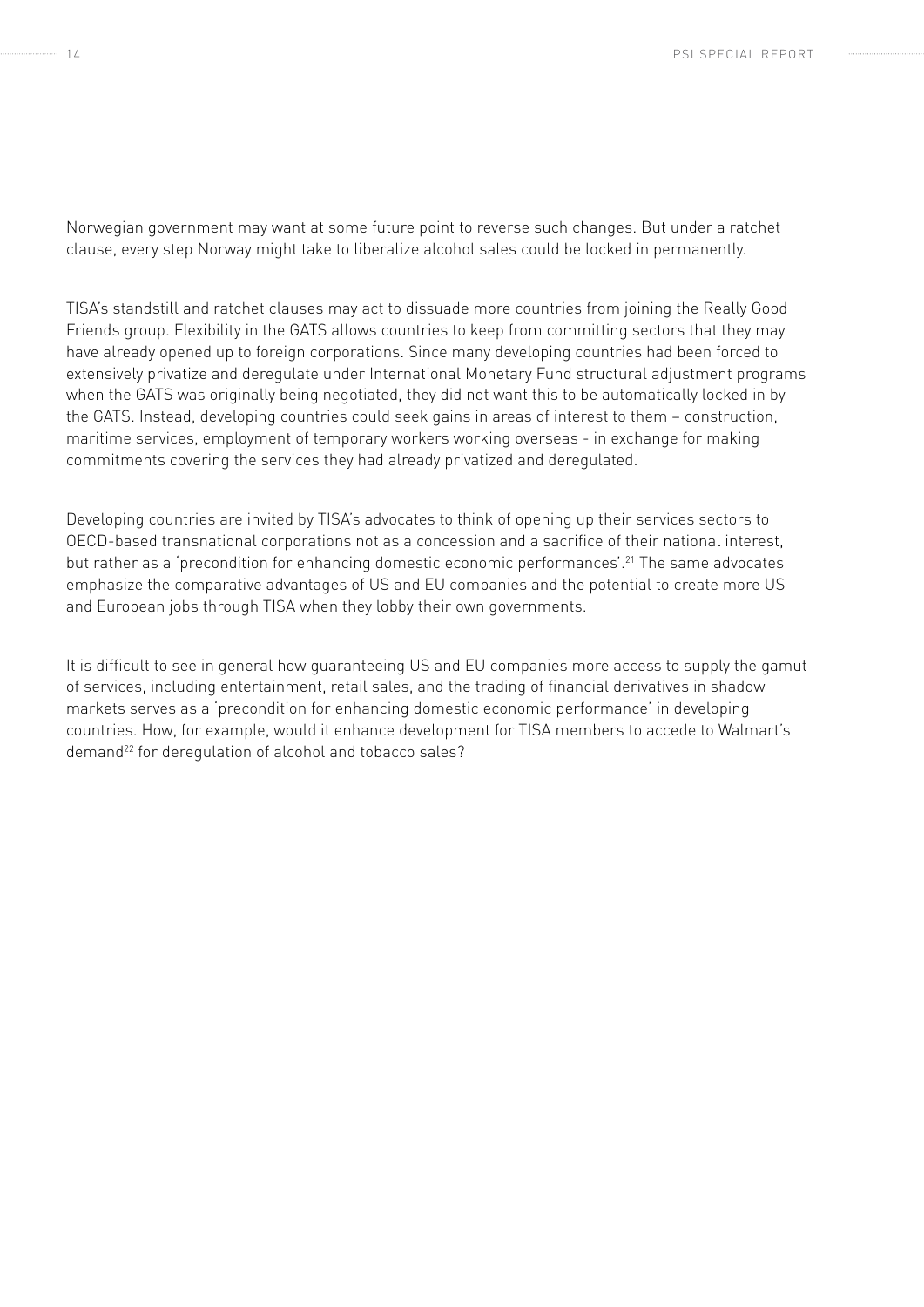

#### **Future-proofing and irreversibility of commitments**

A key demand of the services lobby is that TISA should require any new service to be completely and automatically covered by TISA market access and national treatment commitments. According to the Coalition of Services Industries Testimony<sup>23</sup>, "TISA should ensure that 'any new services that become possible to trade as a result of technological innovation in a covered category can be provided without further negotiation." Inclusion of a 'future-proofing' clause is another way TISA is being designed to limit the right to regulate far more than the GATS. This kind of provision has been defined as the 'quasiautomatic liberalization of new services that might emerge over time.<sup>'24</sup> It eliminates the ability of governments to decide whether they want to nurture a national capacity to develop the service or have it delivered by governments or non-profits. In addition, rather than being compelled to give foreign and local corporations the same rights to provide a new service, governments may actually want to completely ban services such as Internet gambling.

The addition of the standstill, ratchet and future-proofing clauses in TISA are being paired with the elimination of the GATS article that allows countries to withdraw commitments. GATS Article XXI states that "A Member may modify or withdraw any commitment in its Schedule" if they can negotiate substitute commitments satisfactory to the WTO membership. It is ironic that both the US and the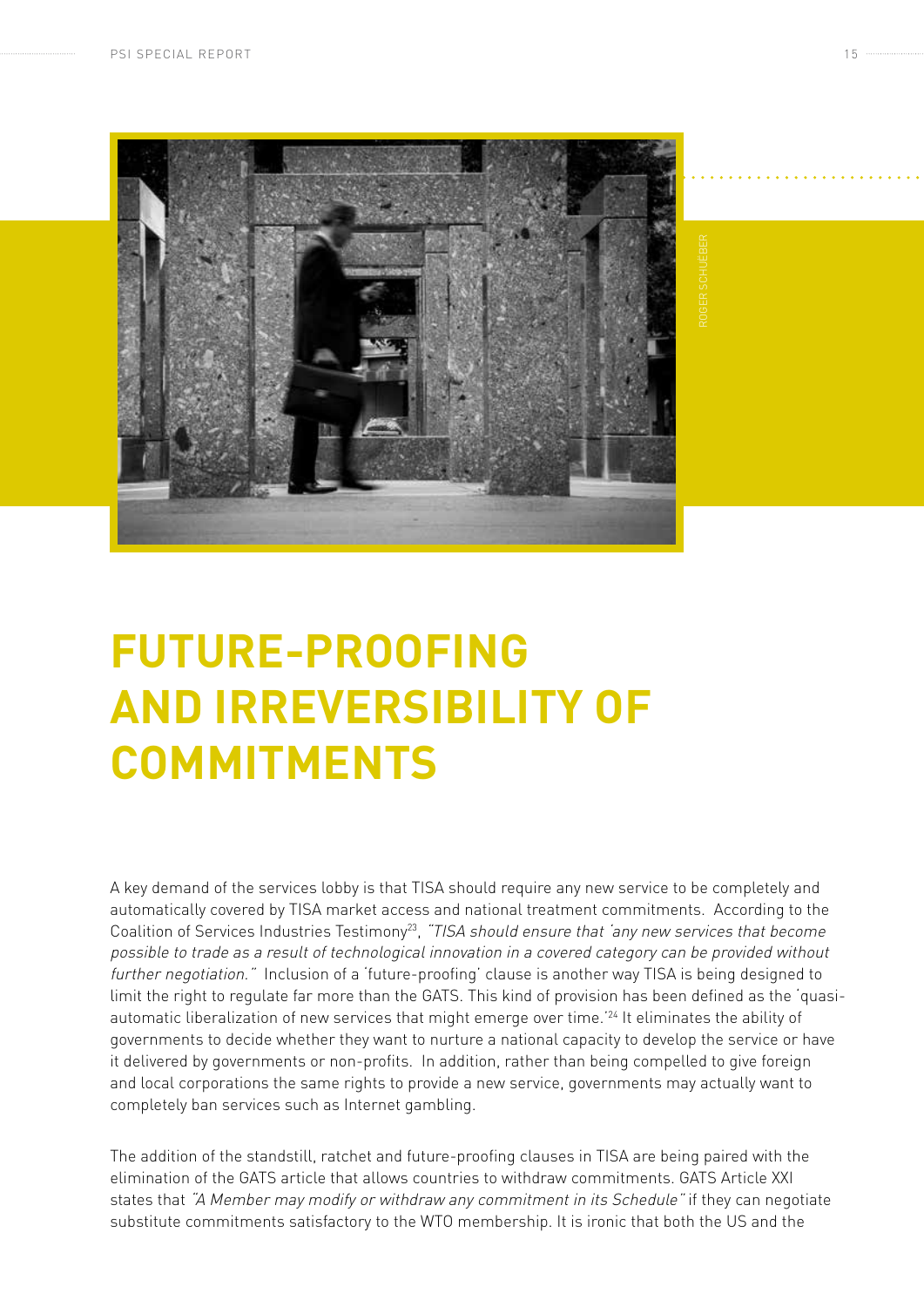EC, whose trade officials are intent on eliminating this provision from TISA, are the WTO members that have actually used the flexibility in the GATS to withdraw commitments.<sup>25</sup> The US made an unintentional commitment of cross-border gambling under the GATS, but has negotiated to withdraw this commitment using the modification and withdrawal provisions of GATS Article XXI. The EC modified its commitments to accommodate the enlargement of the European Union.

> " TISA should ensure that 'any new services that become possible to trade as a result of technological innovation in a covered category can be provided without further negotiation. "

With TISA, governments will not be allowed to withdraw commitments even if they made them unintentionally, their commitments have had unforeseen, negative consequences, and they agree to provide compensation to other TISA parties. The top-down approach being adopted for national treatment commitments greatly increases the risk of commitments being made that countries end up wanting to withdraw.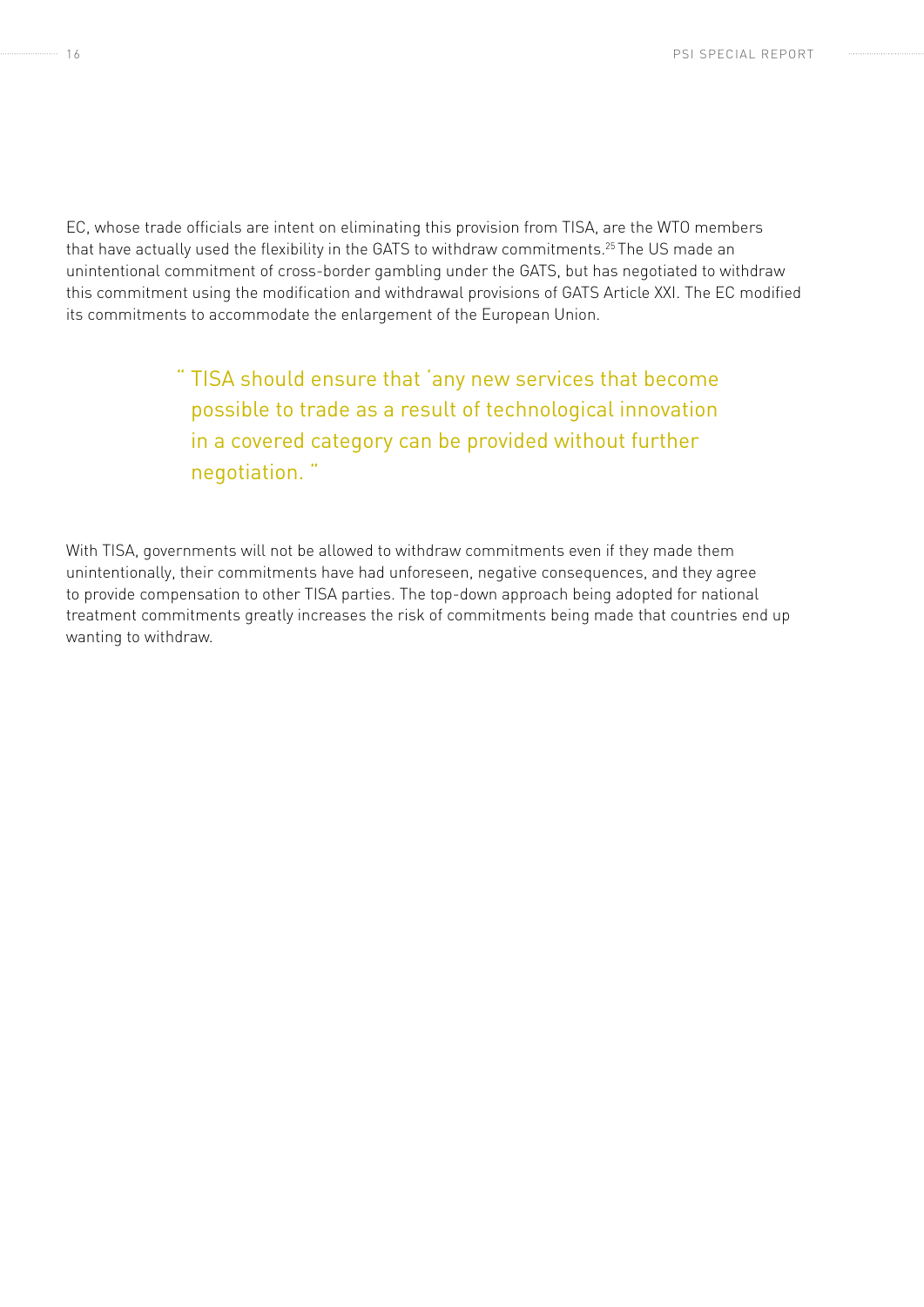

### **RESTRICTING GOVERNMENT'S RIGHT TO REGULATE**

Corporations have high expectations for the deregulation they expect from TISA, confident that the agreement will compel the elimination of regulations regardless of whether they are discriminatory against foreign companies or not. For example, the National Retail Federation that lobbies for transnational retail corporations is expecting the Really Good Friends of Services to:

> " Work to ease regulations that affect retailing, including store size restrictions and hours of operation that, **while not necessarily discriminatory**, affect the ability of largescale retailing to achieve operating efficiencies... [emphasis added]" 26

It is hard to see what this industry demand for deregulation has to do with trade. Although regulations on store hours and size are applied to local retail stores and transnationals alike, international retail corporations want them eased simply because they do not like how they are affected.

Walmart has taken the position that TISA should prohibit restrictions not only on store size and hours of operation but also on the 'geographic location' of stores - a direct attack on all local government zoning authority.27 The public interest in walkable neighbourhoods, reducing the noise and negative impacts on workers caused by extended store hours, preservation of heritage areas and other considerations could end up being sacrificed by the Really Good Friends in favour of Walmart's commercial interests.

How could TISA achieve these deregulatory goals for the transnational services lobby? The existing

Frédéric Poirot **RÉDÉRIC POIROT**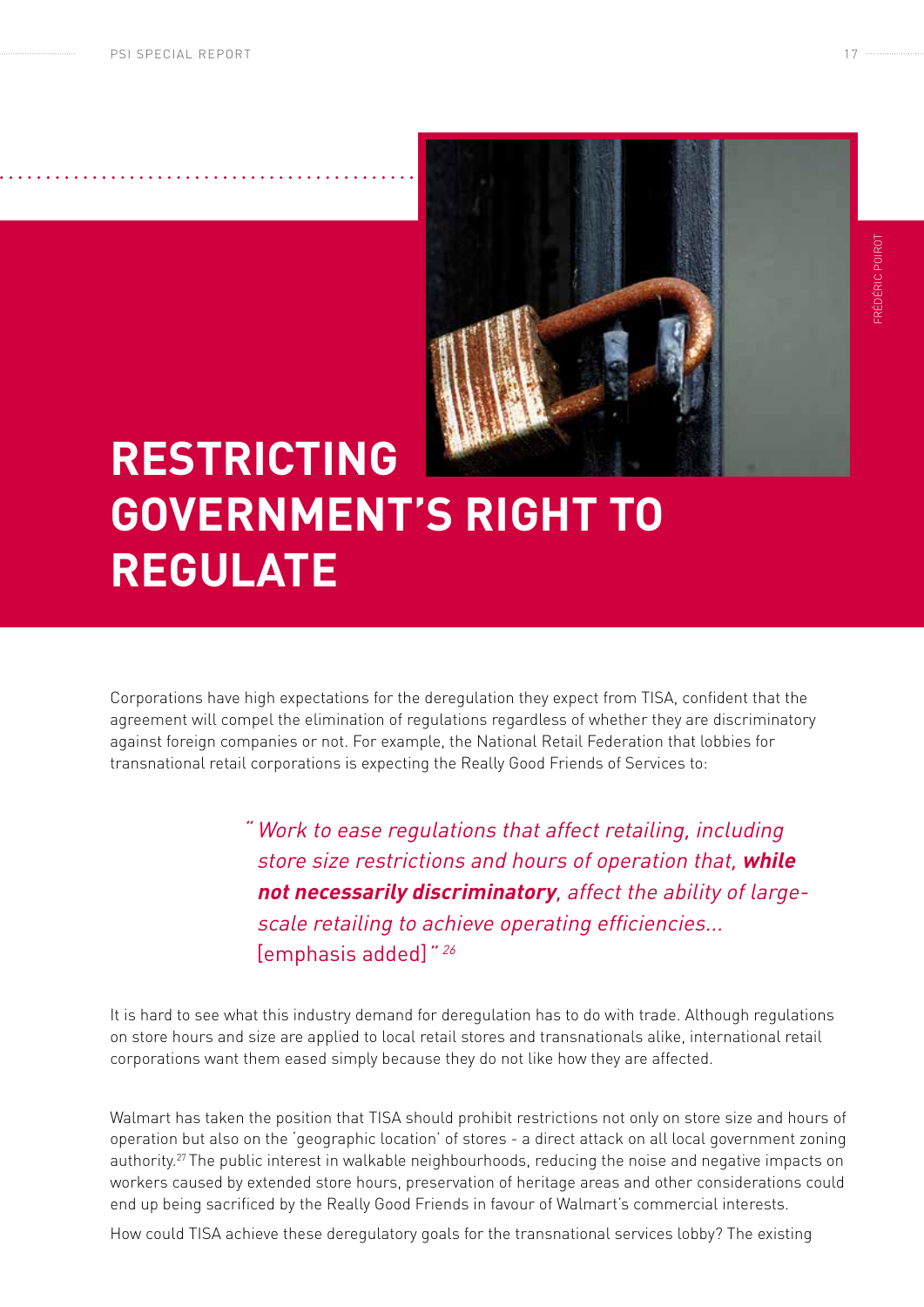GATS obligations of national treatment and market access that are being incorporated into TISA28 do not provide airtight legal arguments for challenging regulations like zoning. However, new grounds for challenging regulation are being negotiated as part of both the GATS and TISA talks. The structuring of TISA to coerce countries to make the widest range of commitments possible could result in the radical deregulation along the lines of what corporate lobbyists are seeking. National treatment and market access commitments could trigger imposition of a whole new set of constraints on the right to regulate.

The imposition of new, binding restrictions on non-discriminatory domestic regulation is a controversial aspect of the GATS negotiations. WTO delegations are fighting each other in very undiplomatic terms over how severe these disciplines should be.<sup>29</sup> Any of the proposals on the table, however, would restrict the right to regulate.<sup>30</sup>

TISA negotiators have also agreed to include "discussions for new and enhanced disciplines on the domestic regulation of services as part of any future deal"<sup>31</sup> and corporations are lobbying to have TISA domestic regulation disciplines modeled on the most extreme language proposed at the GATS negotiations. In addition, if as intended<sup>32</sup> TISA is incorporated into the WTO, domestic regulation disciplines negotiated through the GATS could apply to all of the extensive market access and national treatment commitments made under TISA. The GATS draft disciplines on domestic regulations state:

> " These disciplines apply to measures by Members relating to licensing requirements and procedures, qualification requirements and procedures, and technical standards affecting trade in services **where specific commitments are undertaken** [emphasis added]." <sup>33</sup>

The scope of affected regulation could be enormous. The standard for TISA commitments, according to US WTO ambassador Michael Punke, is the 'highest common denominator' of commitments made in any agreement by any of the Really Good Friends of Services.<sup>34</sup> Just considering some existing GATS commitments, and not even taking into account the 'GATS plus' bilateral agreements that have been signed, this standard likely means deregulation will have to be undertaken by the Really Good Friends of Services in extremely sensitive service sectors. For example, if they are going to agree to match the GATS commitments made by any party to the TISA negotiations, the Really Good Friends will have to commit primary and secondary education as Panama has done<sup>35</sup>, hospital and medical services as Turkey has done36, all of construction services including construction of schools, hospitals and highways as Taiwan has done<sup>37</sup>, and all of film, radio, television, theatre, libraries and museums as the US has done.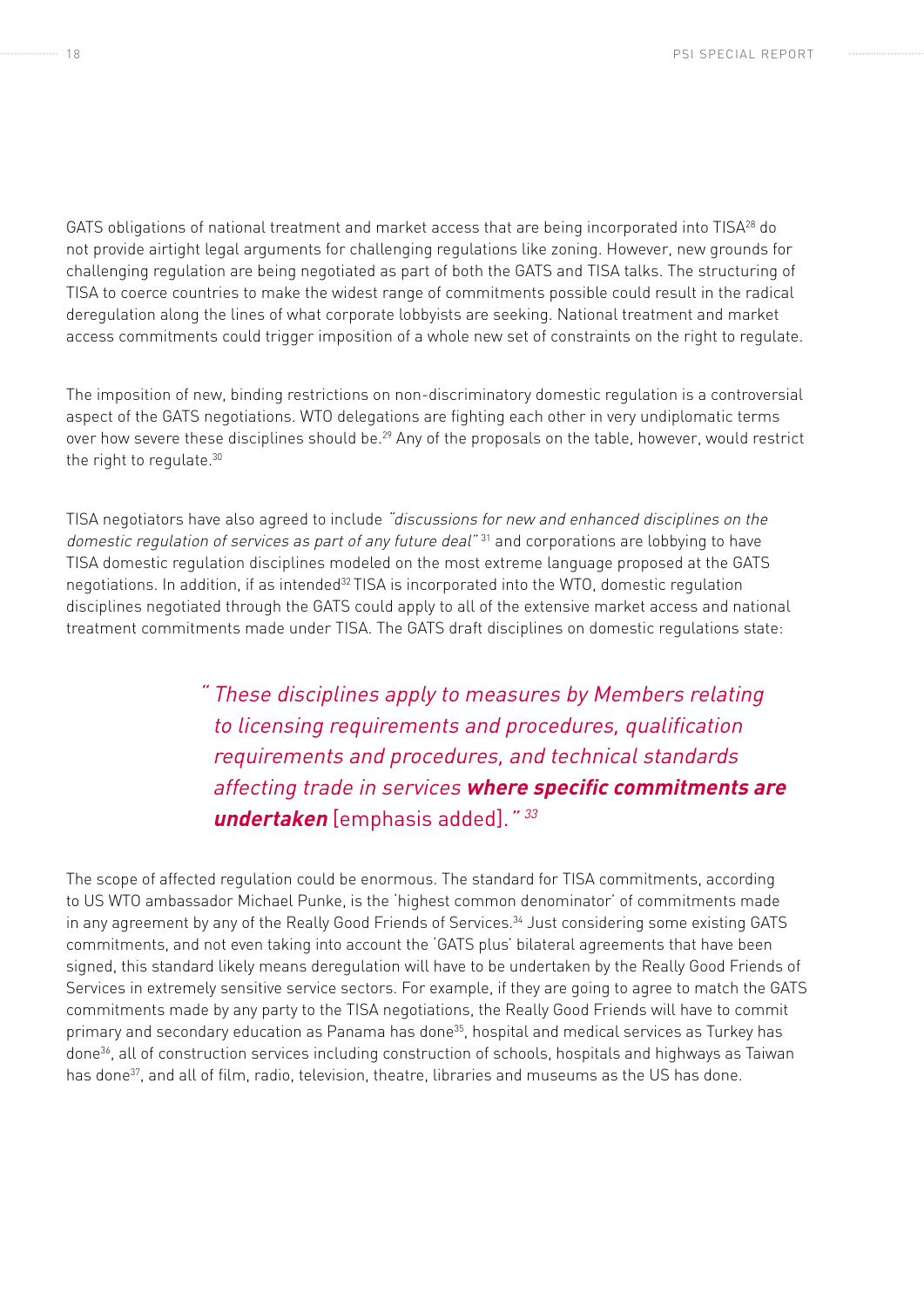#### **IMPOSING DEREGULATION**



Why are trade agreements now reaching into areas such as non-discriminatory regulation that are so unrelated to trade? Modern era trade and investment agreements are not as much about getting rid of tariffs as they are about restricting the policies governments are permitted to implement within their own borders. In explaining why TISA is 'not your father's trade agenda', Jonathan Kallmer, until recently a senior US trade official, argues that "differential regulatory burdens, forced localization measures, government influence and control, and restrictions on cross-border data flows" are now the principle concerns of transnational corporations. Kallmer says this is why "the countries negotiating a TISA will focus substantially on regulatory issues." <sup>38</sup>

> " Modern era trade and investment agreements are not as much about getting rid of tariffs as they are about restricting the policies governments are permitted to implement within their own borders. "

Because the GATS and TISA both define the establishment of services corporations overseas as a form of 'trade', how governments regulate these companies that set up operations in their countries becomes transformed into a trade concern. Trade negotiators are given license to bargain deregulation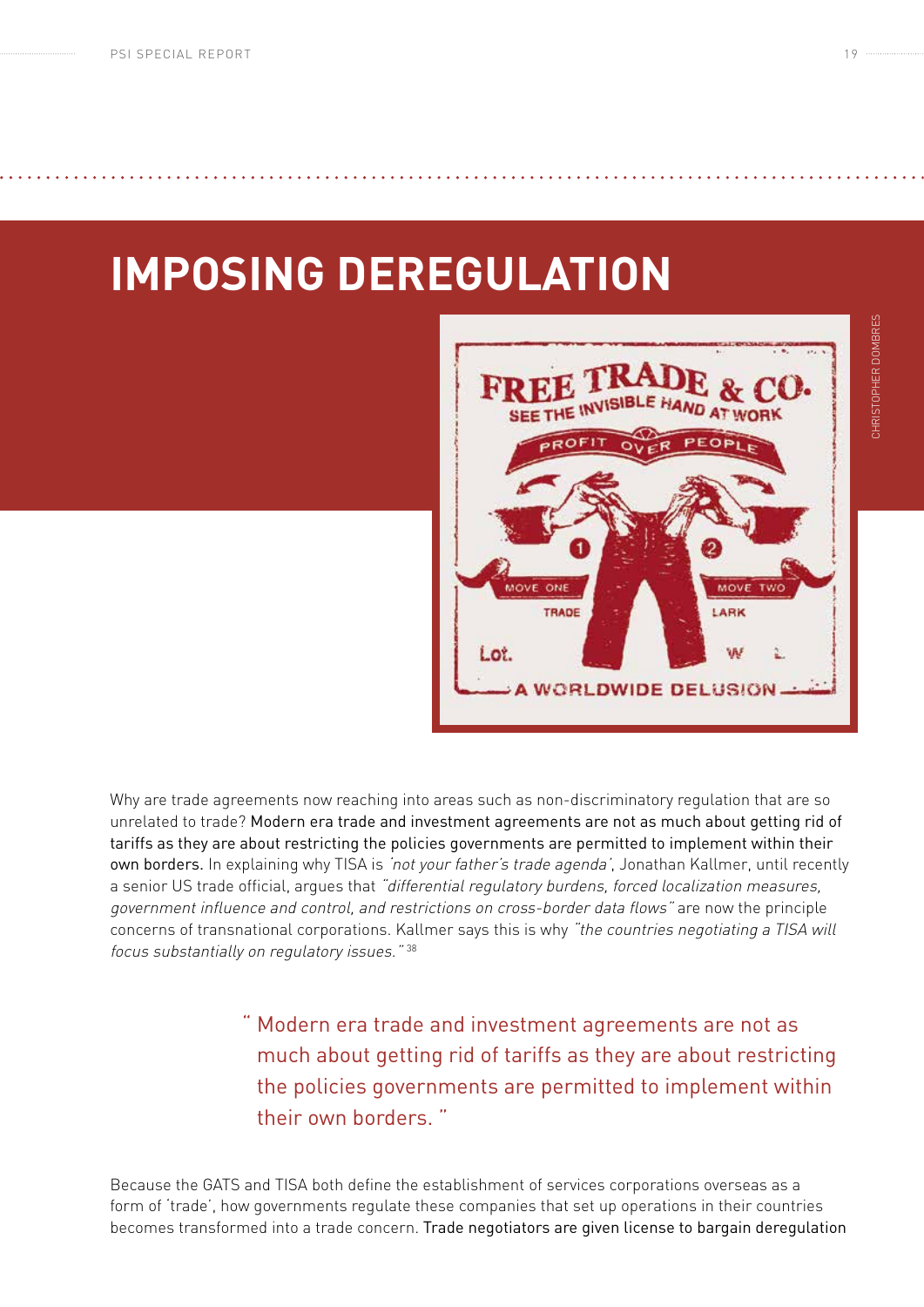over complex sectors where they may have no expertise. As promoters of TISA have pointed out, both domestic and foreign companies stand to benefit from the regulatory changes that services trade agreements impose.39

Depending on what wording for the disciplines is ultimately agreed to, WTO panels could decide regulations are GATS violations because they are 'unnecessary', 'excessively burdensome' to business, not 'relevant', not 'objective', were drafted without giving foreign businesses enough opportunities for input, or for a host of other reasons contained in draft versions of the disciplines<sup>40</sup>. Since the new regulatory disciplines would greatly magnify the impact of making a GATS commitment in ways that are unpredictable, this has caused governments to pull back on the liberalization commitments they are willing to make. Brazil has reported there is "an undeniable link in the level of comfort that regulators were going to have in domestic regulation and the offers they were willing and able to put on the table in the market access negotiations." <sup>41</sup>

#### " Trade negotiators are given license to bargain deregulation over complex sectors where they may have no expertise. "

The categories of regulations to be covered by GATS disciplines are defined so broadly that virtually any regulation would be included because they encompass anything 'related' to licensing, qualifications, and standards. To get a concrete understanding of what is at stake, it is useful to look at a WTO report that provides examples of regulations that could violate the disciplines. Among the examples of possible violations listed are: licensing and qualification requirements that differ among sub-federal states and provinces, 'not relevant' or 'onerous' language requirements, limits on fees charged for services, restrictions on zoning and hours of operation, 'expensive' licensing fees, and 'unreasonable' environmental and safety standards.<sup>42</sup>

What country does not have at least some regulations like these that might be challenged as violations of the disciplines, especially if they commit extensive new service sectors - as they are being strongarmed to do under TISA's negotiating structure – that would trigger application of the disciplines?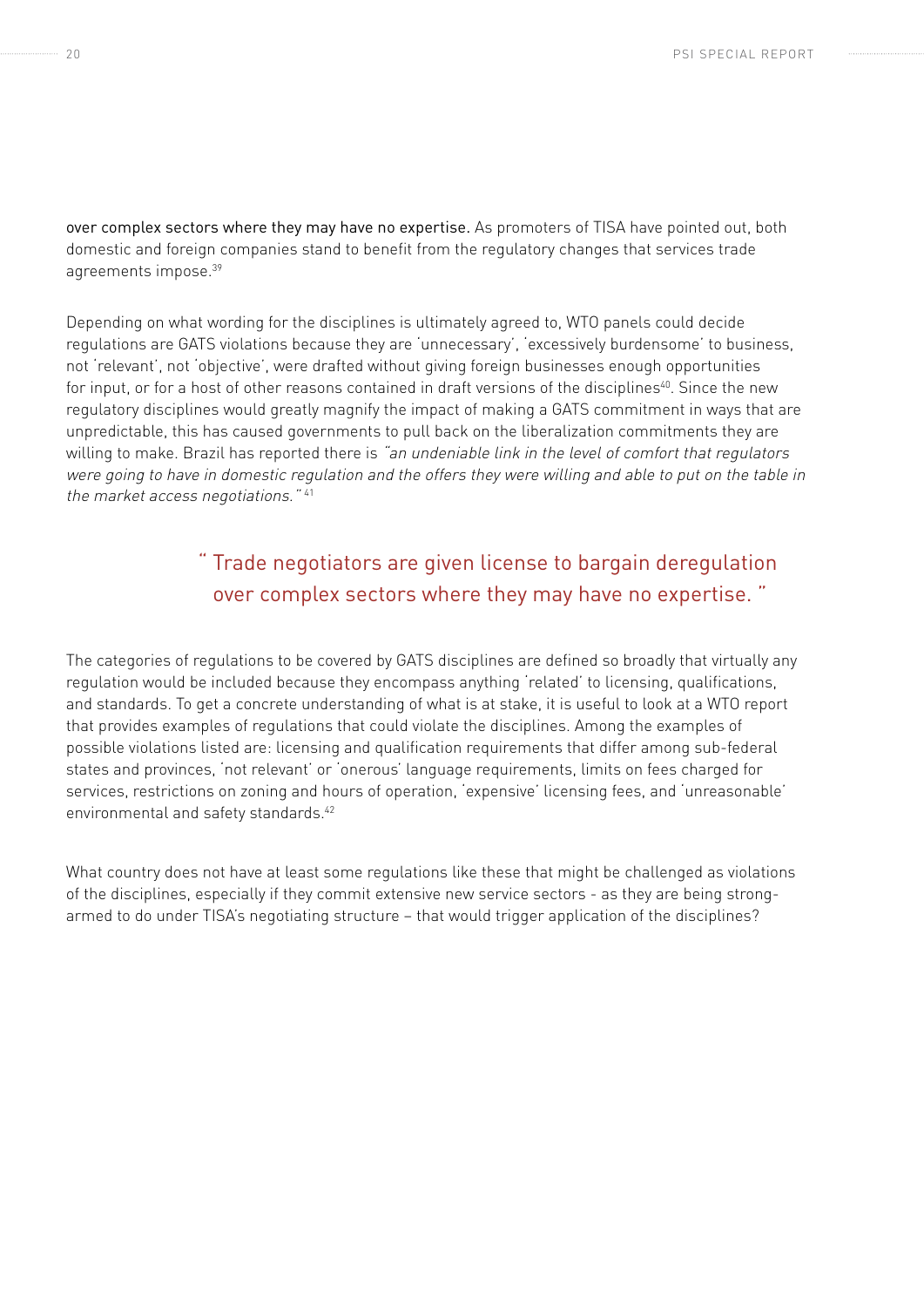## **WHO DECIDES WHETHER YOUR LAWS ARE 'UNNECESSARY' OR 'UNREASONABLE'?**



Proposals on the table at the GATS negotiations would create a variety of grounds to challenge domestic regulations, including if they were not 'necessary' or not 'reasonable'. If a necessity test is agreed to, ' WTO dispute panels would become the ultimate arbiter of whether government regulations over services such as water supply, education, health, and cultural services are really necessary' to realize a government's objectives. The Really Good Friends group includes some of the most aggressive supporters – such as Australia and Switzerland – as well key opponents – such as the US and Canada of a necessity test.

Despite how controversial the necessity test has been at the GATS negotiations, promoters of imposing a necessity test are viewing TISA as affording another opportunity to push this through.<sup>43</sup> The countries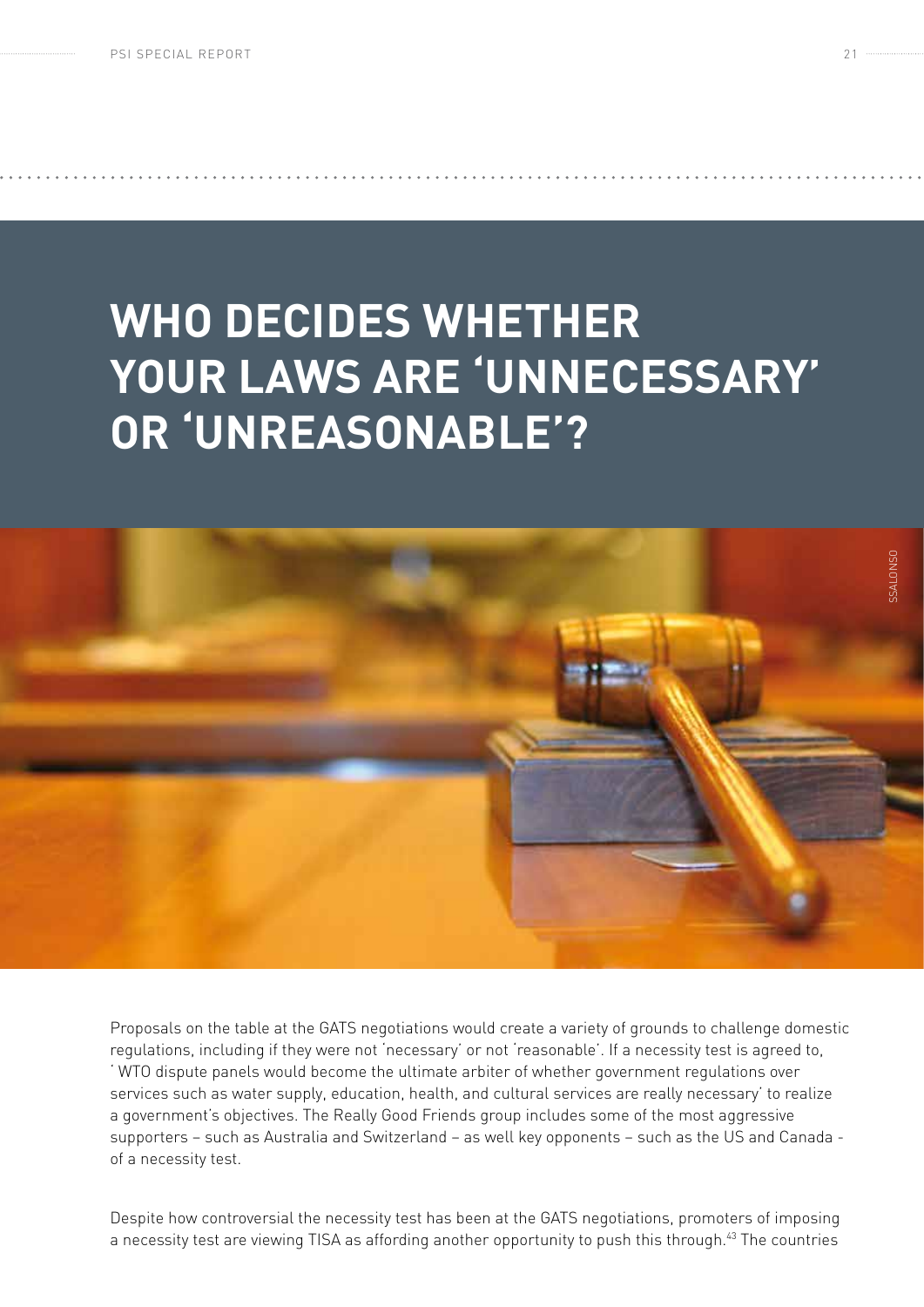- Chile, Hong Kong, New Zealand, Mexico, and Switzerland - that took the most intransigent position insisting that a necessity test be inserted into GATS disciplines have submitted papers on domestic regulation to the TISA talks.<sup>44</sup>

> " WTO dispute panels would become the ultimate arbiter of whether government regulations over services such as water supply, education, health, and cultural services are really necessary. "

Corporate lobbyists have necessity testing of regulations as a priority in their demands. For example, the Global Federation of Insurance Associations has declared that TISA should require that universal service obligations cannot be "more burdensome than necessary for the kind of universal services defined by the member." $45$ 

Universal service obligations are regulations requiring that the poor and hard-to-serve populations such as residents of rural areas have access to services. A necessity test incorporated into either TISA or the GATS could make regulations on universal access to services subject to a trade challenge if there were alternatives that were less burdensome to business.

In deciding the necessity of a universal services regulation, dispute panels would weigh whether a government's objective in achieving universal access to a service was important enough to justify how significant its impact was on trade. They would also judge whether the regulations were effective in achieving universal access. In addition, they would decide whether there were alternatives that were less of a burden to business and reasonably available that governments could have pursued.<sup>46</sup> Government regulations can fail a necessity test on any of these grounds.

What would be the results of a necessity test applied to universal service obligations in health care? If Really Good Friends countries rise to the highest common denominator of liberalization like they are being urged to do, they would have to commit health insurance services as the US has already done in its GATS commitments. The Obama Administration's Affordable Care Act<sup>47</sup> is an example of what could fail the necessity test advocated by the Global Federation of Insurance Associations. The Affordable Care Act imposes standards for health care plans for individual and small group markets requiring them to include 'essential health benefits' such as care for pregnant women and newborns, generally an expensive patient group to serve.<sup>48</sup> The Act also stipulates that insurance providers cannot deny coverage due to pre-existing conditions.<sup>49</sup>

Although the US government's objectives in extending health insurance to the uninsured could be accepted by a dispute panel as important, the Affordable Care Act's standards could be judged too burdensome to business in light of alternatives the US could have pursued. Groups like the Heritage Foundation have argued there are more market friendly alternatives to the Act. The Heritage Foundation has proposed flat tax credits be given to individuals so they can buy health insurance in the open market.<sup>50</sup> If TISA imposes a necessity test on non-discriminatory regulations, as the insurance industry is calling for, trade panels will essentially be empowered to decide what kind of options countries are allowed to adopt in critical areas like health care.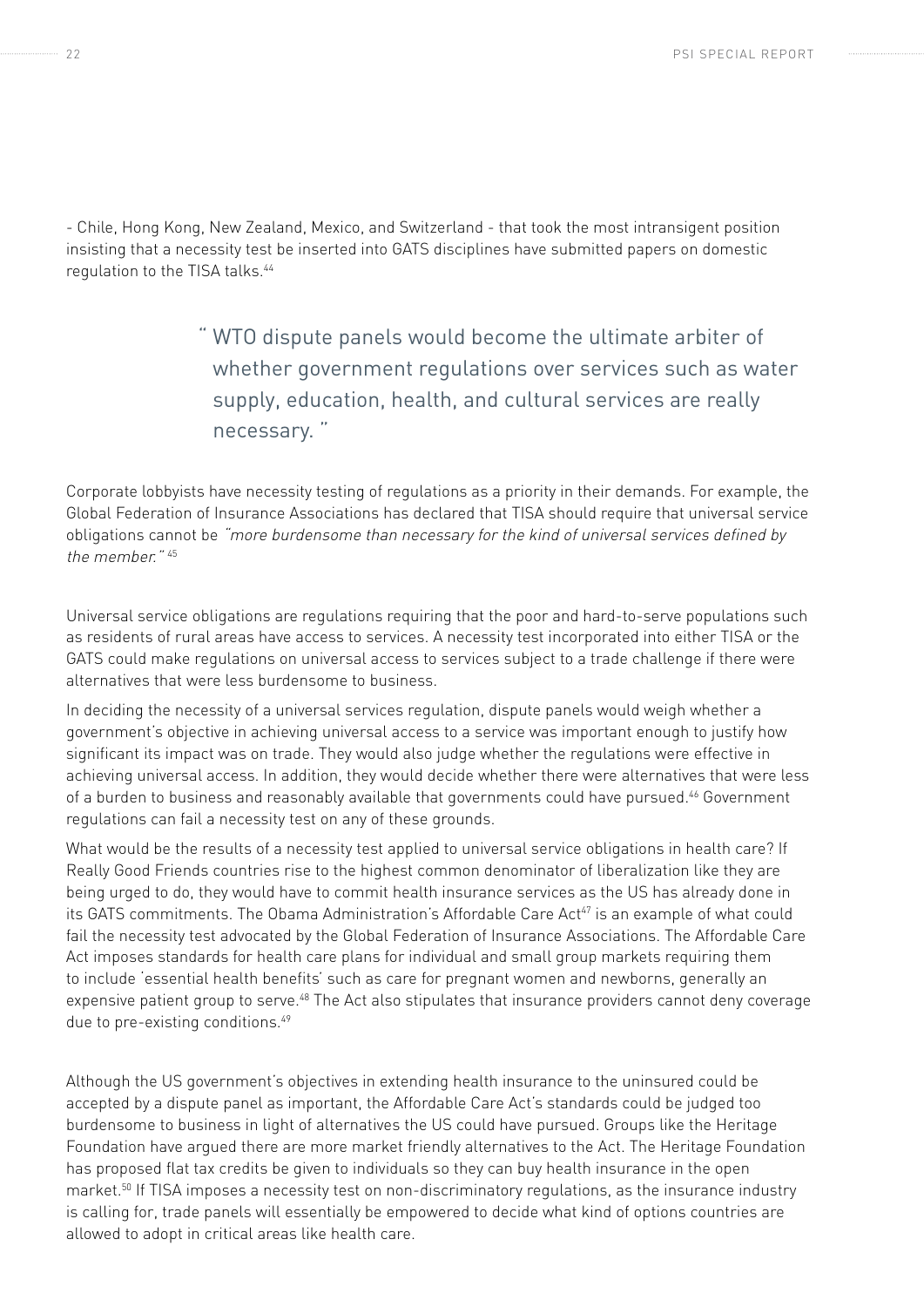Developing countries cannot expect to fare any better than OECD members when there is a trade challenge to their regulations. Although WTO dispute panels are in theory supposed to take into consideration the special challenges faced by developing countries, in practice panels have still insisted that developing country regulations have to be made consistent with their trade agreement commitments.

> " The Obama Administration's Affordable Care Act<sup>47</sup> is an example of what could fail the necessity test advocated by the Global Federation of Insurance Associations. "

For example, in defending against a US challenge to its telecom regulations based on GATS telecommunications regulatory disciplines, Mexico argued the panel should take account of Mexico's special concern as a developing nation to promote universal access to telecommunications services and to improve its networks.<sup>51</sup> But the WTO panel ruled against Mexico, stating that "contrary to Mexico's position, the general state of the telecommunications industry' and the 'coverage and quality of the network" were not relevant to a decision on whether regulations setting interconnection rates were reasonable.<sup>52</sup> The panel concluded that Mexico's telecommunications regulations were neither 'reasonable' nor 'necessary'. 53

When trade panels come out with these kinds of findings, trade officials can express surprise that their own country's regulations have been ruled to violate the trade agreements they have worked to create and expand. For example, the US Trade Representatives Office called the WTO panel ruling against the US ban on cross-border gambling "shocking and troubling".<sup>54</sup>

However, when the offensive interests of exporters are the overriding preoccupation of trade officials and citizens' concerns are given short shrift, the stage is set for unanticipated trade challenges. Speaking at a 2012 conference of the transnational services lobby held on TISA, Ron Kirk, the US Trade Representative at the time, even asked for business to help government "combat groups who are anti-trade."<sup>55</sup> Kirk's misuse of the term 'trade' invokes the pretence that these agreements are about nothing more than trade, and misrepresents critics in the same way.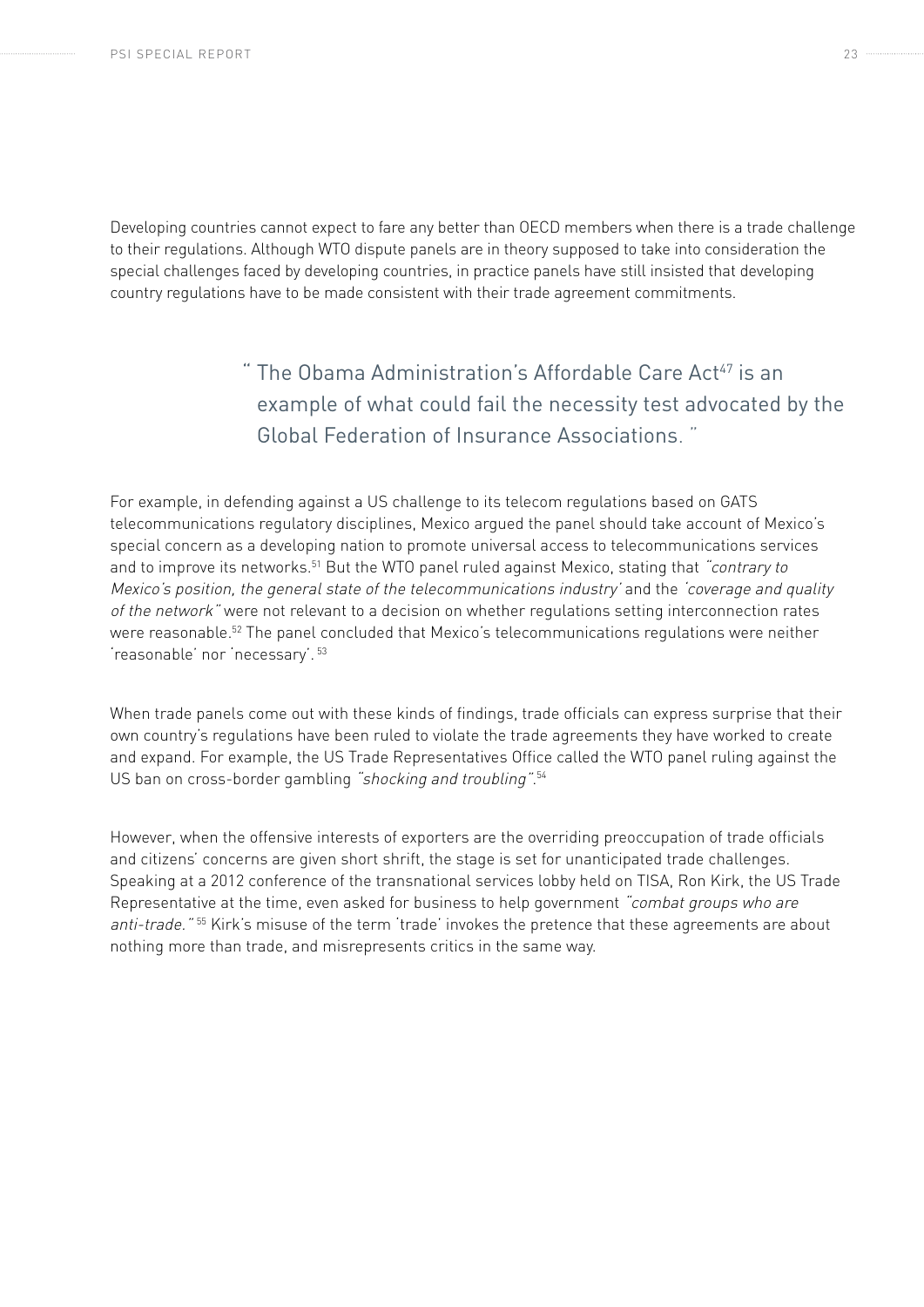# **Sectoral disciplines**

According to the European Commission, TISA negotiators will develop a series of regulatory disciplines for particular sectors, including postal and financial services.<sup>56</sup>

Going by what the delivery services lobby is seeking, the changes to postal and courier services could be significant. The Express Association of America, representing transnational giants like UPS and FedEx, says<sup>57</sup> its expectations of TISA are that it will:

- Eliminate regulations that favour public postal services,
- Eliminate licensing requirements for express delivery providers, and
- Eliminate requirements for express delivery providers to contribute to universal service funds.

This lobby group states that TISA "provides an opportunity to review the postal policies of the negotiating partners..." But given the extreme secrecy surrounding the negotiations and its coercive negotiating structure, TISA is the wrong forum for national postal policies to be revised. Change on the scale that the transnational express delivery lobby is seeking should be debated in legislatures and not decided behind the closed doors of the TISA negotiations.

In terms of financial services, a leaked draft of TISA's Annex on Financial Services<sup>58</sup> indicates it generally adopts the provisions of the Understanding on Commitments in Financial Services.59 This understanding is a WTO agreement some of its members have signed with enhanced rules and commitments to liberalize financial services. Among the deregulatory provisions in the Understanding are: a prohibition against limiting the ability of foreign financial service providers to provide any new financial service; a standstill limiting non-conforming policies to existing ones; and a requirement that members of the agreement endeavour to limit or eliminate any measures, even though non-discriminatory, that "affect adversely the ability of financial service suppliers of any other Member to operate, compete or enter the Member's market."

Canada has pushed for the adoption of the 1994 Understanding on Commitments in Financial Services by all Really Good Friends of Services.<sup>60</sup> Canada should not be considered a credible champion, though,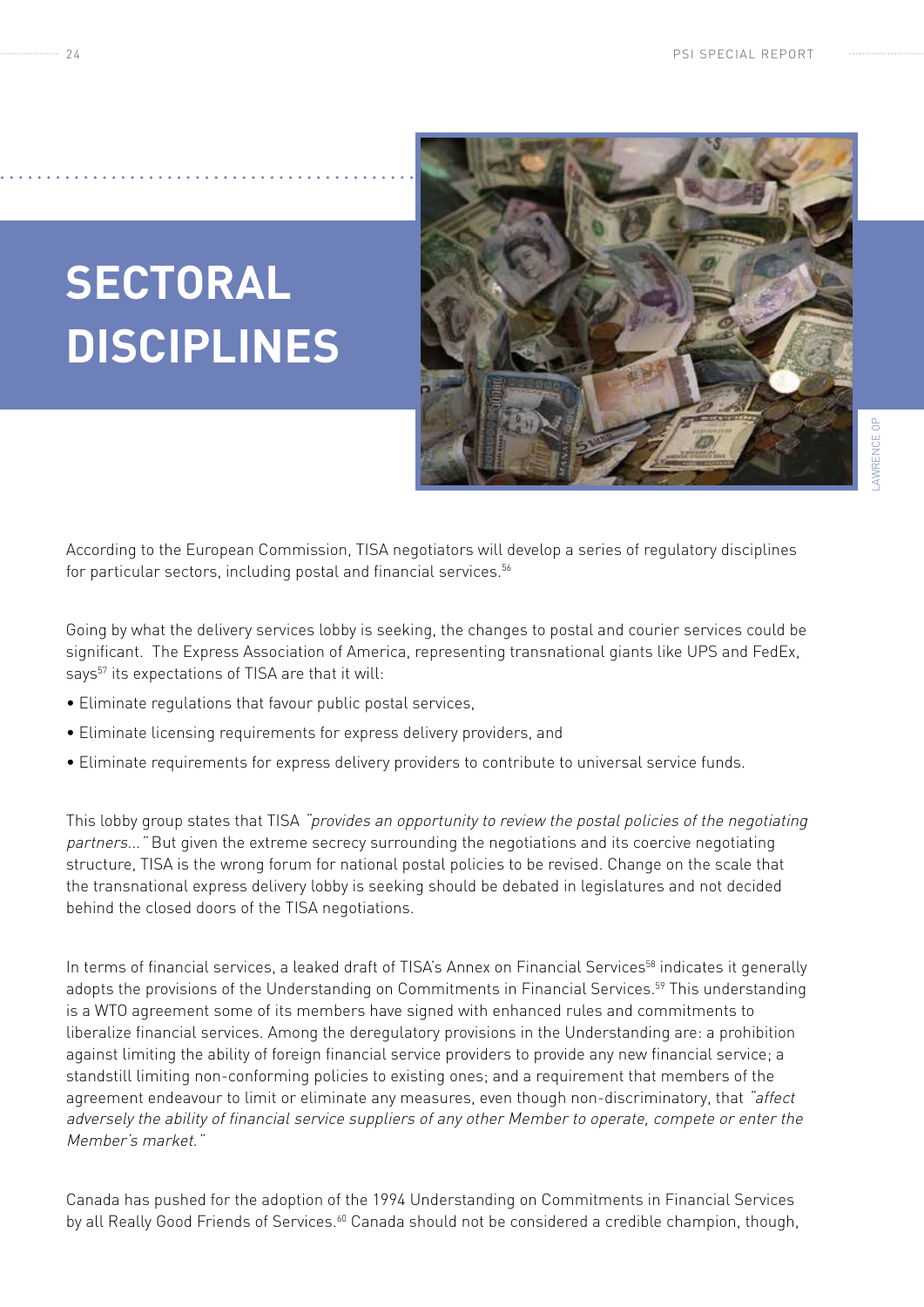of liberalization of financial services. Its own experience in the financial crisis in fact argues against liberalization. Canada maintains a regulation, called the 'widely held rule', which effectively insulates it from the impacts of the Understanding on Commitments in Financial Services. This rule, placed as a limitation on Canada's GATS financial services commitments<sup>61</sup>, acts to deter the entry of serious competition to its domestic banks by requiring that banking assets not be concentrated in too few hands. It has been described as a regulatory 'poison pill' that in effect makes it impossible for foreign banks to enter the Canadian market because they cannot buy out a domestic bank and take over its nation-wide network of branches.

IMF analysts, in their paper on why Canada survived the 2008 financial crisis relatively unscathed, actually credit such barriers to entry for Canada's relative stability during the crisis. The IMF paper stated that "Limited external competition reduces pressures to defend or expand market share, again reducing incentives to take risks." <sup>62</sup> Findings like these, however, go against the grain in trade circles and are not discussed so Canada is able to continue to advocate financial liberalization to others at the TISA negotiations while keeping its own banking sector closed.

The draft TISA Annex on Financial Services goes beyond the Understanding on Commitments in Financial Services. The US has proposed adding very stringent requirements for 'transparency' in financial regulations. These provisions would not only require governments to make their financial regulations public, they would also require advance notice of proposed financial regulations be given to TISA members and private interests who would have a right to comment. Governments would have to provide written responses to submitted comments. Such provisions would be especially beneficial for US transnational financial corporations who are far more capable of taking advantage of opportunities to intervene than the banks of developing countries. Another US proposal would set a 120-day standard for TISA members to approve applications to supply financial services, a standard developing countries in particular may not be able to meet unless review of applications is done in a superficial way.

In addition to postal and financial services, TISA negotiators reportedly are also working on disciplines for telecommunications, electronic commerce, maritime transport, air transport, road transport, professional services, and energy-related services. According to Scott Sinclair and Hadrian Mertins-Kirkwood, "The TISA is also explicitly designed as a 'living agreement' that will mandate trade negotiators to develop new regulatory templates for additional sectors far into the future." 63

> " Such provisions would be especially beneficial for US transnational financial corporations. "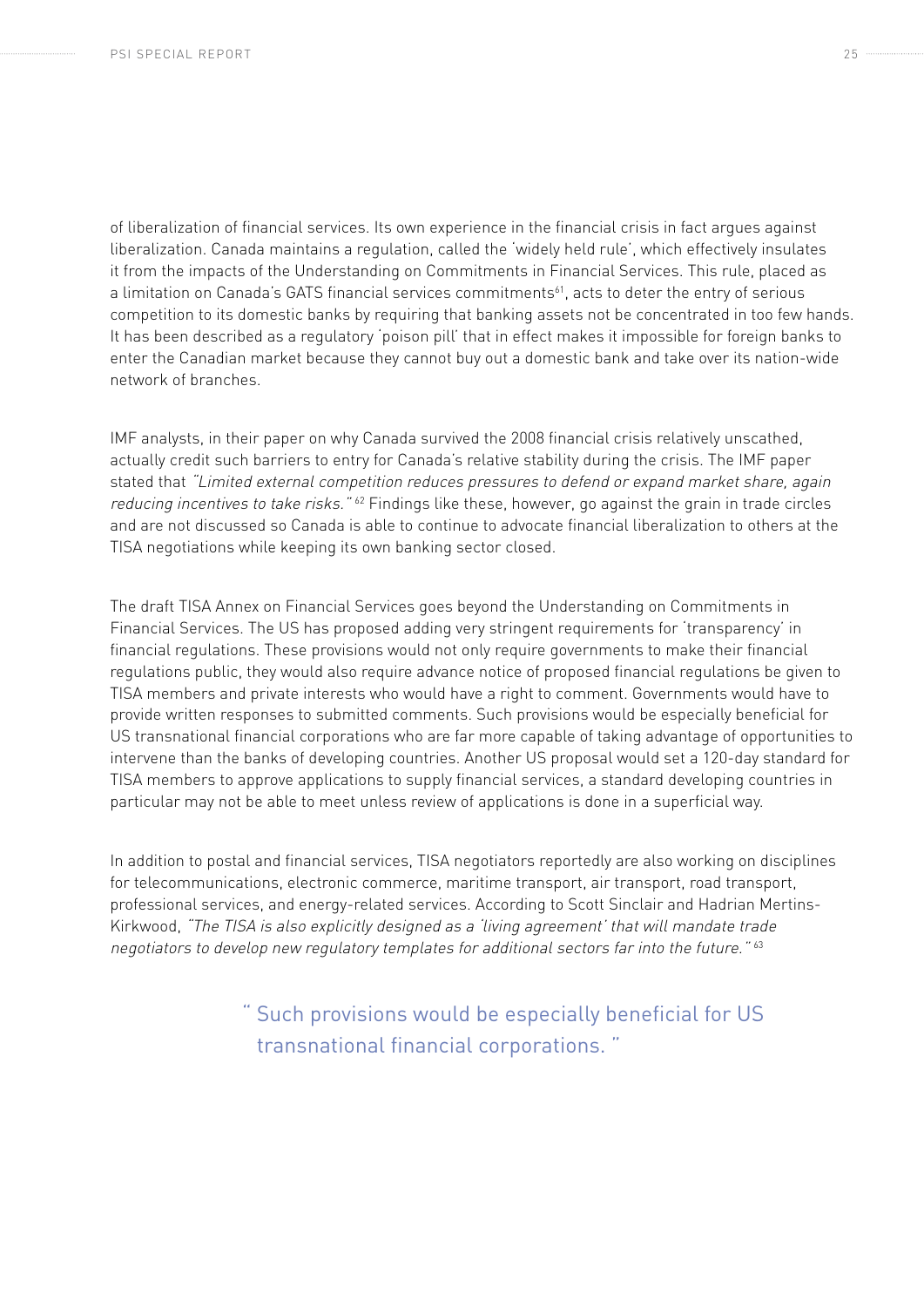### **Potential impacts on data privacy**



TISA's provisions on standstill, ratchet, future-proofing, negative listing for national treatment, and elimination of the possibility of withdrawing commitments would deliver what transnational service corporations are seeking – certainty that regulations would never be introduced that would reduce their profits. The obstacles these provisions pose for regulations to ensure data privacy, however, illustrate why they are not in the public interest.

A major plank of the US negotiating position in the TISA talks – and one that is flagged as the highest priority by the US Chamber of Commerce<sup>64</sup> - is to restrict initiatives to 'localize' data storage and restrict cross-border flows and processing of data. Cloud-based technology firms are mostly US-based, and US firms dominate the information and communications technology sector in general.

Lobbyists for US financial and securities firms are seeking a TISA imposition of a 'necessity test' on data privacy regulations: 'The agreement should include a commitment that when an act, policy or practice of a relevant authority seeks to restrain cross-border data transfers or processing, that that authority must demonstrate that the restriction is not an unnecessary restraint of trade or investment in light of alternative means by which to achieve the objective of protecting the identity of the customer, security of the data or the performance of prudential oversight.<sup>'65</sup> Such a provision in TISA would put the onus on governments to come up with industry-friendly regulations on data privacy.

Foreign governments' requirements that data be stored within their countries is a major complaint of the US insurance, computer software, and credit card industries. Their lobby group argues that local storage requirements *"impose added costs and operational burdens on insurance suppliers* and interfere with data outsourcing arrangements, offline back office operations, and the use of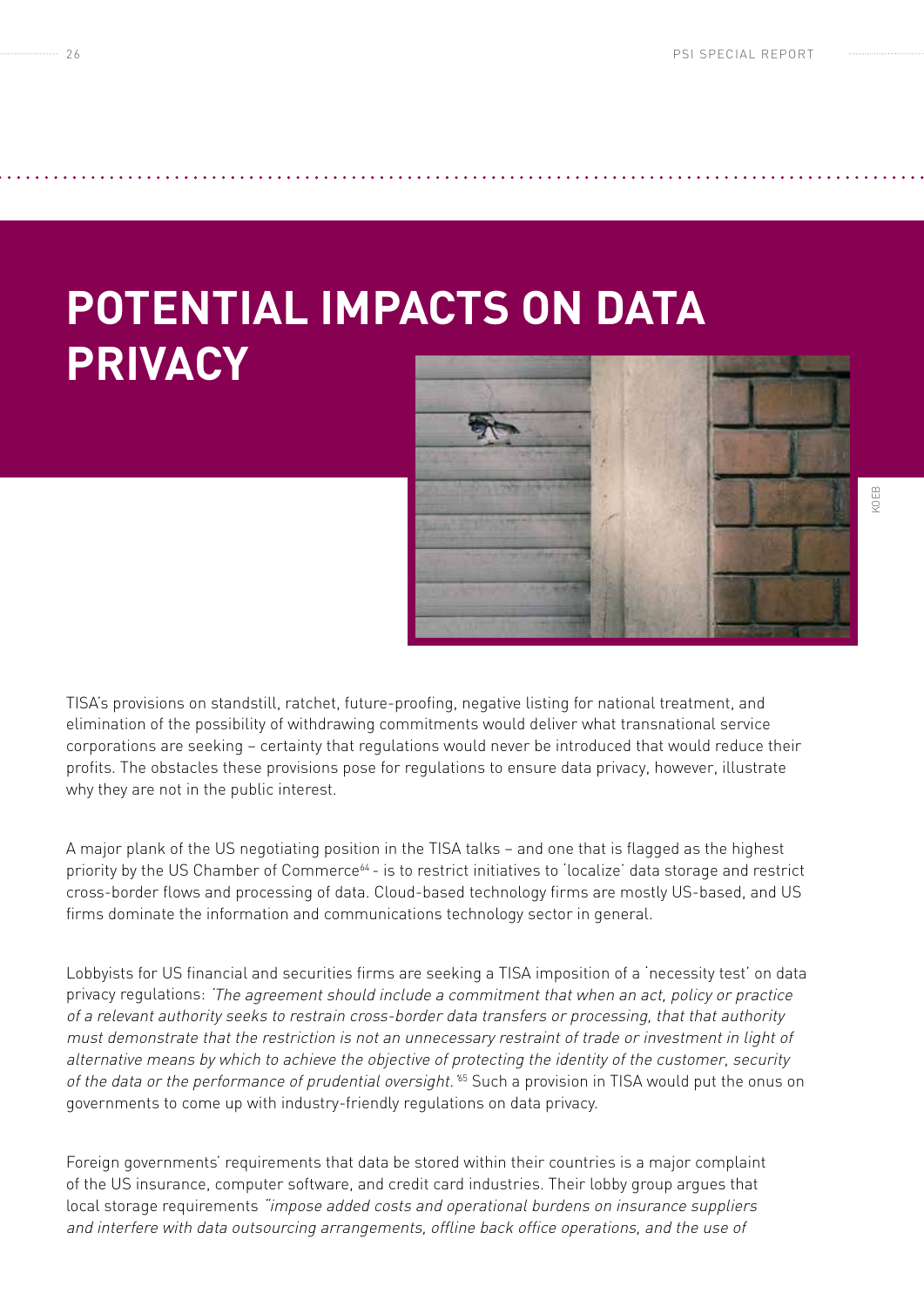cloud computing. They do not serve any prudential purpose that could not be achieved through less burdensome measures." 66

However, concerns have been raised in many countries about inadequate data privacy protections in the US. After the Snowden revelations of NSA access to personal data in a range of areas and snooping on personal communications of the Brazilian president, Brazil's government considered requiring Google and Facebook to create data storage centres in Brazil.<sup>67</sup>

Some Canadian provinces require that electronic medical records must be kept within the jurisdiction. Guidelines to meeting provincial data privacy requirements point out that if US-based companies are given contracts to manage electronic medical records, these companies could be required by the U.S. Patriot Act to disclose confidential information. Clauses in contracts for IT companies forbidding disclosure of information in private health records or requiring notification when US government agencies asks for this information are overridden by the Patriot Act.<sup>68</sup>

#### " Transnational service corporations are seeking certainty that regulations would never be introduced that would reduce their profits."

" Lobbyists for US financial and securities firms are seeking a TISA provision that would put the onus on governments to come up with industry-friendly regulations on data privacy. "

With TISA's standstill provision, any local storage requirements not in place at the time the agreement was signed would be a violation of the agreement regardless of whether a country had made a commitment in areas like cross-border management of health data. With TISA's ratchet provision, any loosening of data privacy regulations under one government could not be reversed by another. Introduction of legislation in another TISA party that endangered data privacy, such as passage of the Patriot Act in the US, could not be addressed by the withdrawal or modification of TISA commitments. Exceptions for privacy protection that may be included in the agreement could be subjected to a necessity test, where governments could be required by dispute panels to adopt 'less burdensome' approaches than requirements for local data storage.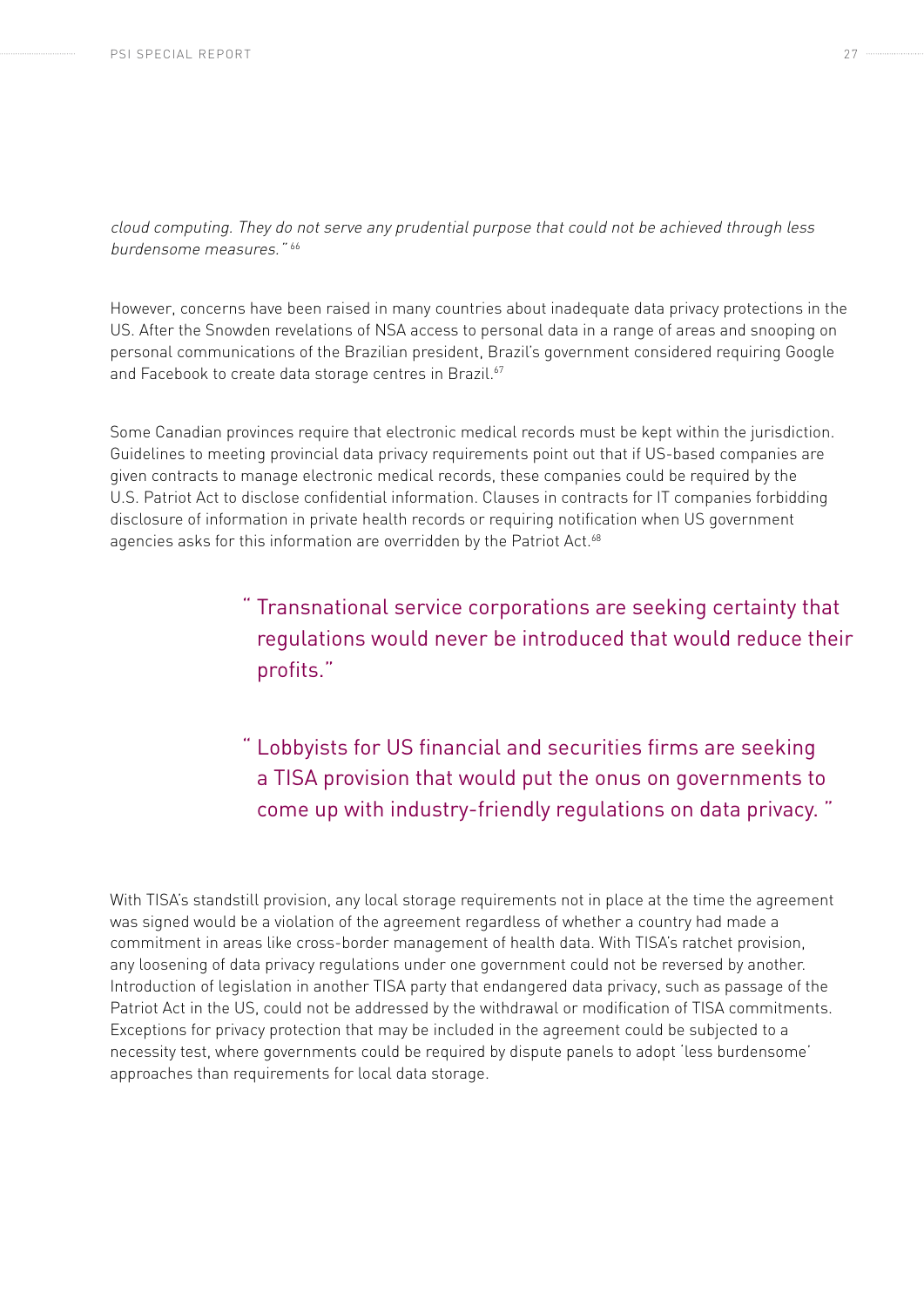# **conclusion** drew manufacturer

The Coalition of Services Industries 2012 summit on TISA crystallizes much of what is wrong with the agreement. Ministers of trade sat on a panel moderated by a FedEx executive, supporting all the features of TISA that corporate lobbyists had asked for – its standstill and ratchet provisions, liberalization based on the most far-reaching free trade agreements, and a quick conclusion to negotiations. The New Zealand ambassador actually thanked US business for their efforts in getting the negotiations going. The US ambassador stated there was such a strong consensus among the trade negotiators present at this conference of corporate lobbyists that they should just retire to the bar and sign the agreement.<sup>69</sup>

The Mexican ambassador, Fernando De Mateo, concluded by saying:

"The real fight is often in our own capitals, not Geneva, because we need to have our regulators on board in order to move quickly. The business community can help by talking to them."

In effect, trade officials are asking for corporate pressure to keep regulators from raising concerns about TISA's impact on the public interest.

TISA is a significant step towards realizing the Coalition of Services Industries' highly politicized goal of having free market principles "govern the investment in, and delivery of, services on a transnational scale."

> " Governments who are being urged to join the Really Good Friends in signing TISA should evaluate whether they are comfortable with this degree of governance by corporations. "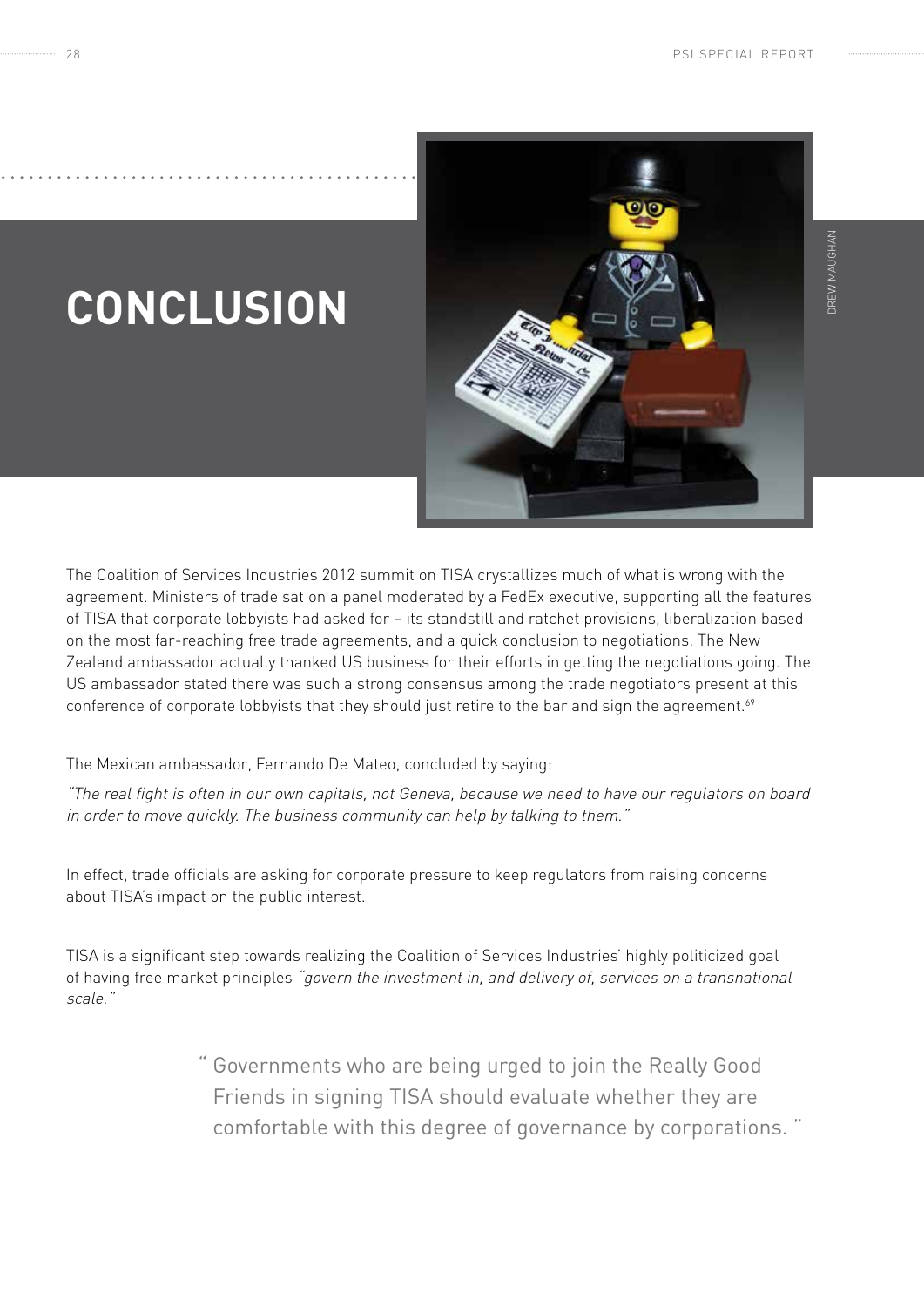PSI Special Report 29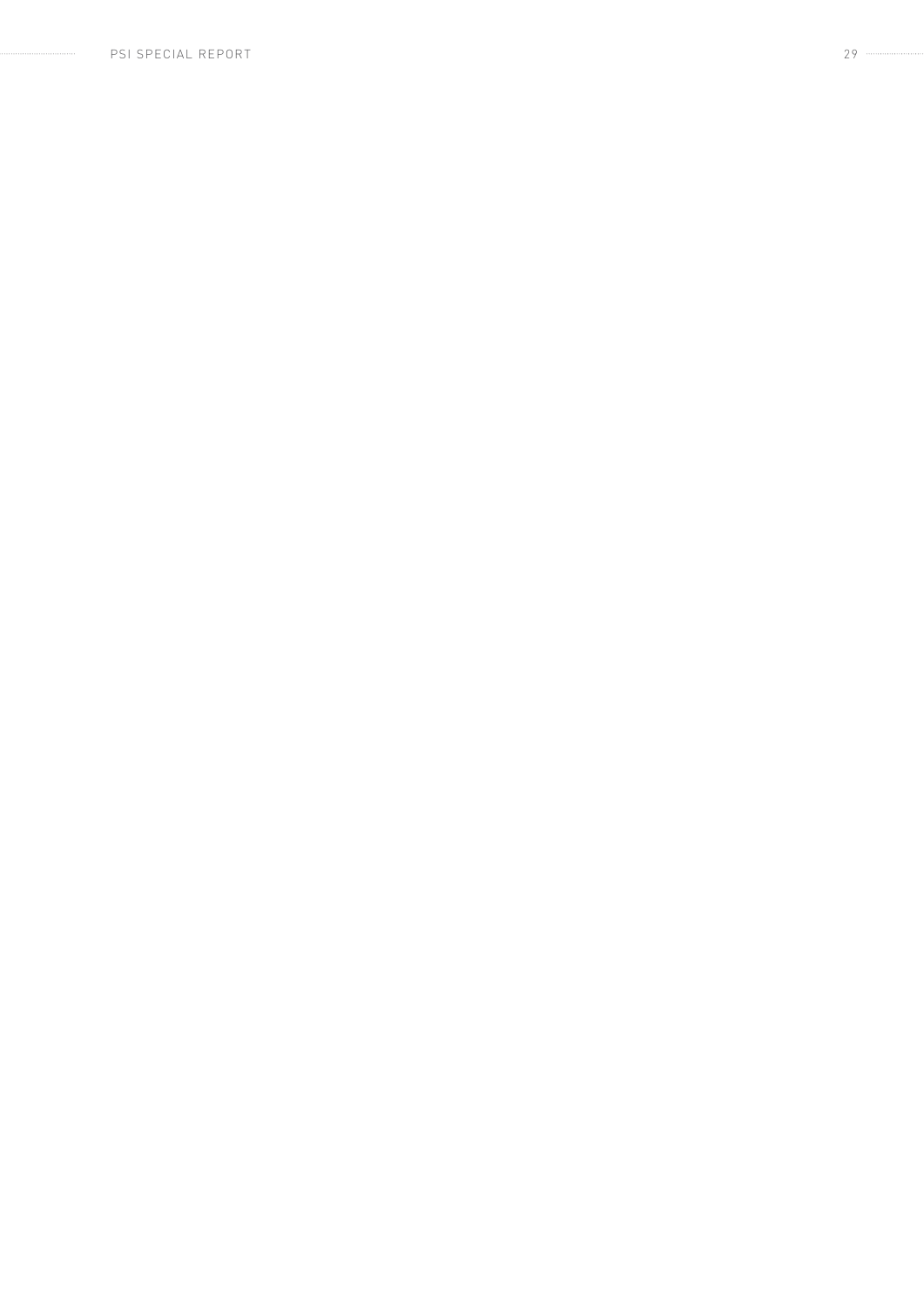### **notes**

- 1. Australia, Canada, Chile, Chinese Taipei (Taiwan), Colombia, Costa Rica, European Union, Hong Kong, Iceland, Israel, Japan, Liechtenstein, Mexico, New Zealand, Norway, Pakistan, Panama, Paraguay, Peru, South Korea, Switzerland, Turkey, and the United States make up the Really Good Friends of Services.
- 2. he 'Friends of Services' group was established in the 1990's by the G20 group of industrialized countries to push for services liberalization through the WTO. The establishment of this pressure group is described by Amrita Narlika in 'Inter-State Bargaining Coalitions in Services Negotiations: Interests of Developing Countries', a paper submitted to the World Services Congress, 1999. 'Friends of ...' groups have been established in the context of the GATS negotiations to press for liberalization in particular sectors.
- 3. Hufbauer, G; Jensen, B.; Stephenson, S. 'Framework for the International Services Agreement', Peterson Institute for International Economics, Policy Brief Brief Number pb 12 - 10, p. 16.
- 4. Testimony, Coalition of Services Industries, 12 March 2013, response to USTR 'Request For Comments On An International Services Agreement' Docket Number: USTR–2013–0001. Online at: http://www. regulations.gov/#!documentDetail;D=USTR-2013-0001-0043.
- 5. Testimony, Walmart, 'Walmart ISA Comments 2013', response to USTR 'Request For Comments On An International Services Agreement' Docket Number: USTR–2013–0001. Online at: http://www. regulations.gov/#!documentDetail;D=USTR-2013-0001-0028
- 6. Even if the negotiations do not produce an agreement, negotiating documents will still be kept secret for five years. The leaked TISA Financial Services Annex states that the US government will not declassify the document until: 'Five years from entry into force of the TISA agreement or, if no agreement enters into force, five years from the close of the negotiations.' Online at: https://wikileaks. org/tisa-financial/WikiLeaks-secret-tisa-financial-annex.pdf
- 7. Sinclair, S.; Mertins-Kirkwood, H. 'TISA vs Public Services', CCPA, April 2014. Online at: http://www. world-psi.org/en/psi-special-report-tisa-versus-public-services
- 8. Marrakesh Agreement Establishing the World Trade Organization, Online at: http://www.wto.org/ english/res\_e/booksp\_e/analytic\_index\_e/wto\_agree\_01\_e.htm
- 9. US Trade Representative Ron Kirk, Remarks to the Coalition of Service Industries 2012 Global Services Summit, 19 September 2012
- 10. WTO, 'United States Measures Affecting the Cross-border Supply Of Gambling And Betting Services – Report of the Panel', WTO document WT/DS285/R, 10 November 2004. In April 2005, the WTO Appellate Body upheld the panel's decision that US laws prohibiting remote gambling violate its market access commitments.
- 11. Ibid, para. 3.146
- 12. Ibid, para 6.316.
- 13. Consistent with its legislation requiring transparency in trade negotiations, the Swiss government has posted it initial TISA online and it conforms with a top-down approach to national treatment. The offer is online at:http://www.seco.admin.ch/themen/00513/00586/04996/index.html?lang=en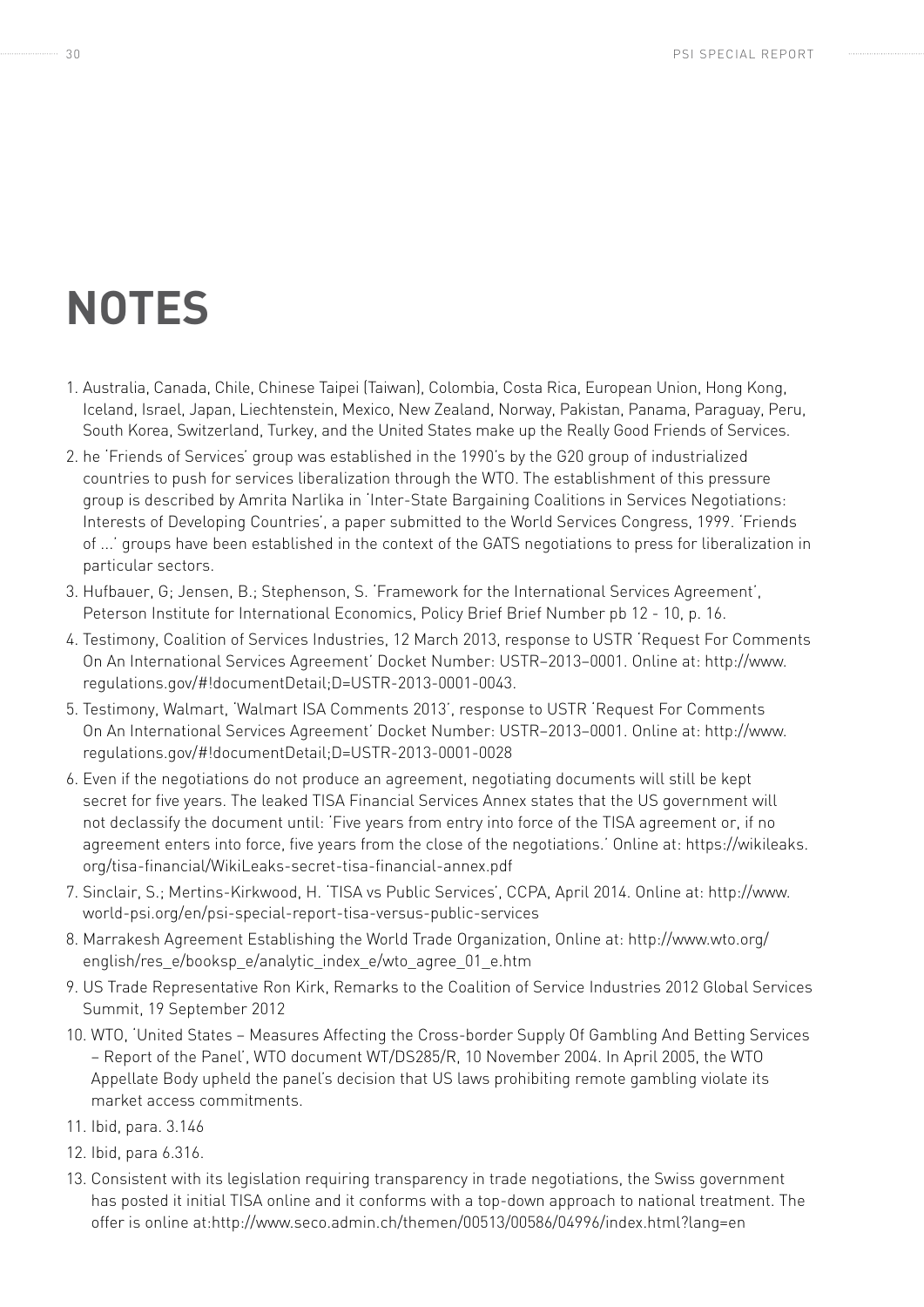- 14. TISA may include the same exemption as in the GATS for 'services provided in the exercise of governmental authority' but this exemption is so narrow – eg. it does not cover public services where there is private competition – that it provides uncertain protection for public services.
- 15. FedEx, response to USTR 'Request For Comments On An International Services Agreement' Docket Number: USTR–2013–0001. 21 January 2013. Online at http://www.regulations. gov/#!documentDetail;D=USTR-2013-0001-0007.
- 16. Testimony, Coalition of Service Industries, 12 March 2013, response to USTR 'Request For Comments On An International Services Agreement' Docket Number: USTR–2013–0001. Online at: http://www. regulations.gov/#!documentDetail;D=USTR-2013-0001-0043
- 17. Pruzin, Daniel. 'Officials Cite Agreement on Elements For 'Architecture' of Future Services Deal', WTO Reporter, 9 October 2012.
- 18. Property Casualty Insurers, submission to the USTR, 28 February 2013, response to USTR 'Request For Comments On An International Services Agreement' Docket Number: USTR–2013–0001.
- 19. Pruzin, Daniel. 'TISA Round Sees Progress on Proposals, Commitments to Make Market Access Offers', WTO Reporter, 12 November 2013.
- 20. "Battle looms over liquor monopoly", Norway's News in English, 16 June 2014.
- 21. Hufbauer, G; Jensen, B.; Stephenson, S. 'Framework for the International Services Agreement', Peterson Institute for International Economics, Policy Brief Number pb 12 - 10, p. 22.
- 22. Sarah Thorn, Senior Director Federal Government Relations. Letter to the Office of the US Trade Representative re International Services Agreement. 26 February 2013. Online at: http://www.regulations.gov/ contentStreamer?objectId=090000648120a748&disposition=attachment&contentType=pdf
- 23. Testimony, Coalition of Services Industries, 12 March 2013, response to USTR 'Request For Comments On An International Services Agreement' Docket Number: USTR–2013–0001. Online at: http://www.regulations.gov/#!documentDetail;D=USTR-2013-0001-0043.
- 24. Adlung, R. and Mamdouh, H. 'How To Design Trade Agreements In Services:Top Down Or Bottom Up?', WTO Staff Working Paper ERSD-2013-08, 18 June 2013.
- 25. WTO, 'Negotiations Under Article XXI Of The General Agreement On Trade In Services', Documents S/ Secret/8, S/Secret/9, and S/Secret/10.
- 26. National Retail Federation. 'Comments of the National Retail Federation regarding International Services Agreements: Request for Comments and Notice of Public Hearing', 26 February 2013. Online at: http://www.regulations.gov/#!documentDetail;D=USTR-2013-0001-0050.
- 27. Sarah Thorn, Senior Director Federal Government Relations. Letter to the Office of the US Trade Representative re International Services Agreement. 26 February 2013. Online at: http://www.regulations.gov/ contentStreamer?objectId=090000648120a748&disposition=attachment&contentType=pdf
- 28. Pruzin, Daniel. 'Australia Reports Agreement on Framework For Talks on Global Services Trade Next Year', WTO Reporter, 7 December 2012. According to Australia's WTO Ambassador, 'The text of the main body of the agreement will be based on the GATS. Specific GATS articles, in particular Article I (Scope and Definition), Articles XIV and XIV bis (General and Security Exemptions), Article XVI (Market Access), Article XVII (National Treatment), and Article XXVIII (Definitions) are among those proposed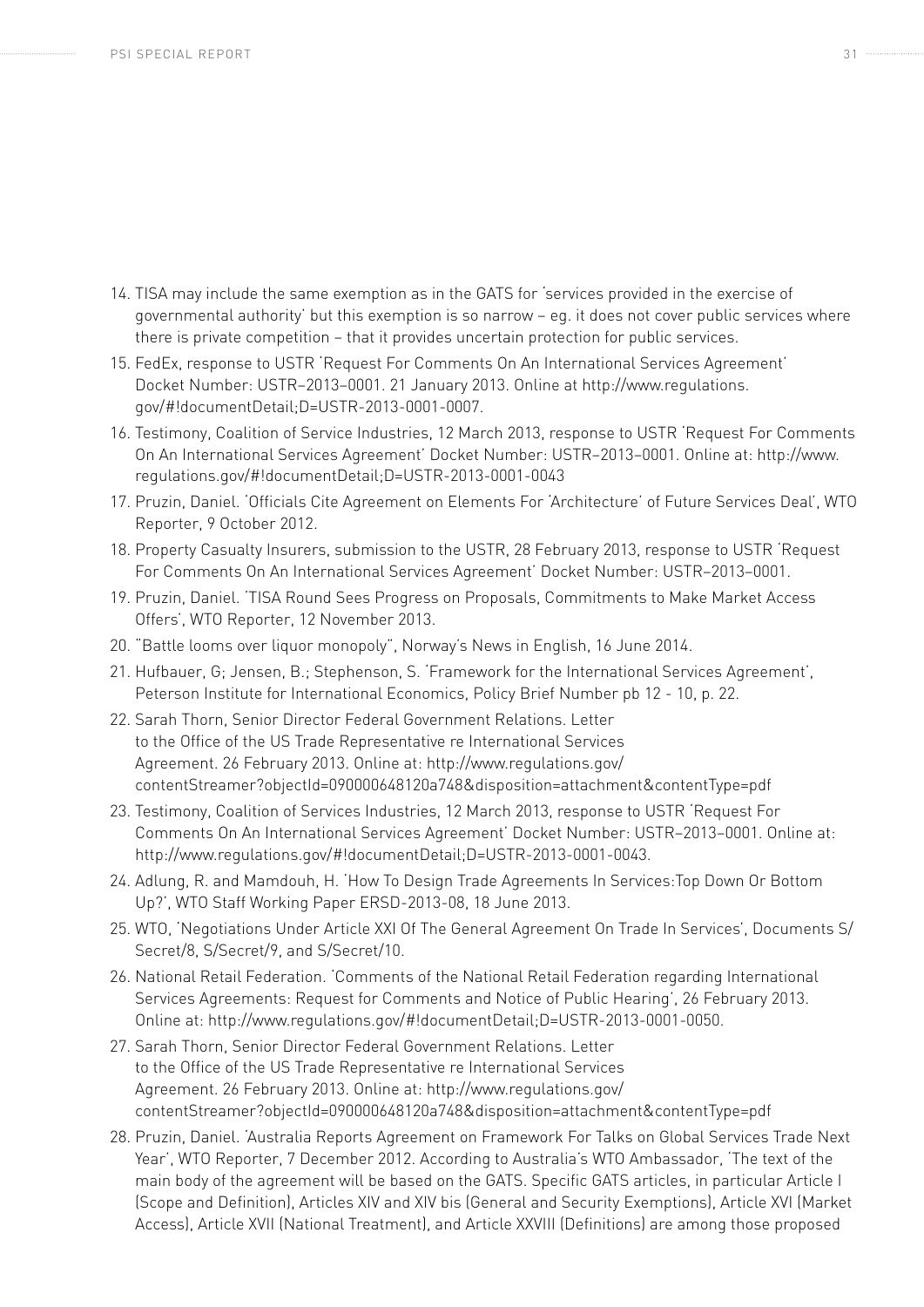for incorporation.'

- 29. See, for example, what was said at the 23 March 2011 meeting of the GATS Working Party on Domestic WTO Document S/WPDR/M/49. Available online at: https://docs.wto.org/dol2fe/Pages/ FE\_Search/FE\_S\_S001.aspx
- 30. Stumberg, R. 'GATS Negotiations on Domestic Regulation: A Plain Language Guide', Harrison Institute for Public Law, Georgetown University 19 May 2010. Available online at: http://www.boell. org/downloads/Stumberg\_-\_Guide\_to\_GATS\_Dom\_Reg\_5-19-10.pdf
- 31. Pruzin, Daniel.'Negotiators Eye Early-December Deal On Framework for Global Services', WTO Reporter, 13 November 2012.
- 32. As significant as the impacts of the TISA as a standalone agreement would be, its full implications may only be known if it becomes 'multilateralized' under the WTO. The European Commission has said TISA will use the same concepts as the GATS so that it can 'be easily brought into the remits of the GATS<sup>'</sup>
- 33. WTO, 'Negotiations on Trade in Services Report by the Chairman, Ambassador Fernando de Mateo, to the Trade Negotiations Committee', Document TN/S/36, 21 April 2011, p. 28.
- 34. Devarakonda, Ravi Kanth. 'An Assault on Multilateral Trade Negotiations.' Inter .....................Press Service, 17 March 2012. Online at: http://www.ipsnews.net/2012/03/an-assault-on-multilateraltrade-negotiations
- 35. WTO, 'Republic of Panama, Schedule of Specific Commitments', Document GATS/SC/124, 1 October 1997.
- 36. WTO, 'Turkey, Schedule of Specific Commitments, Document GATS/SC/88, 15 April 1994.
- 37. WTO, 'The Separate Customs Territory of Taiwan, Penghu, Kinmen And Matsu, Schedule of Specific Commitments', Document GATS/SC/136, 15 February 2002.
- 38. 'Jonathan S. Kallmer, 'Not Your Father's Trade Agenda: The Evolving Priorities of International Trade and Investment Negotiations', Global Trade and Customs Journal, Volume 8, Issue 7&8, 2013, pps. 253 and 247.
- 39. Hufbauer, G; Jensen, B.; Stephenson, S. 'Framework for the International Services Agreement', Peterson Institute for International Economics, Policy Brief Number pb 12 - 10, p. 2.
- 40. Drafts of the disciplines were circulated to WTO members in July 2006, April 2007, January 2008, and March 2009. The most recent draft is appended to: WTO, 'Report by the Chairman, Ambassador Fernando de Mateo, to the Trade Negotiations Committee', 21 April 2011, Document TN/S/36.
- 41. WTO, Council for Trade in Services Special Session, 'Report Of The Meeting Held On 14 July 2006', 26 November 2006, Document TN/S/M/22.
- 42. WTO, 'Examples Of Measures To Be Addressed By Disciplines Under Gats Article VI.4 Informal Note of the Secretariat', 12 July 2002. Document JOB(01)/62/Rev.2.
- 43. Hufbauer, G; Jensen, B.; Stephenson, S. 'Framework for the International Services Agreement', Peterson Institute for International Economics, Policy Brief Brief Number pb 12 - 10, p. 39.
- 44. Pruzin, Daniel. 'Participants to Consider Incorporating WTO Financial Services Elements in TISA' WTO Reporter, 21 June 2013.
- 45. Global Federation of Insurance Associations, 'GFIA position paper on the Trade in Services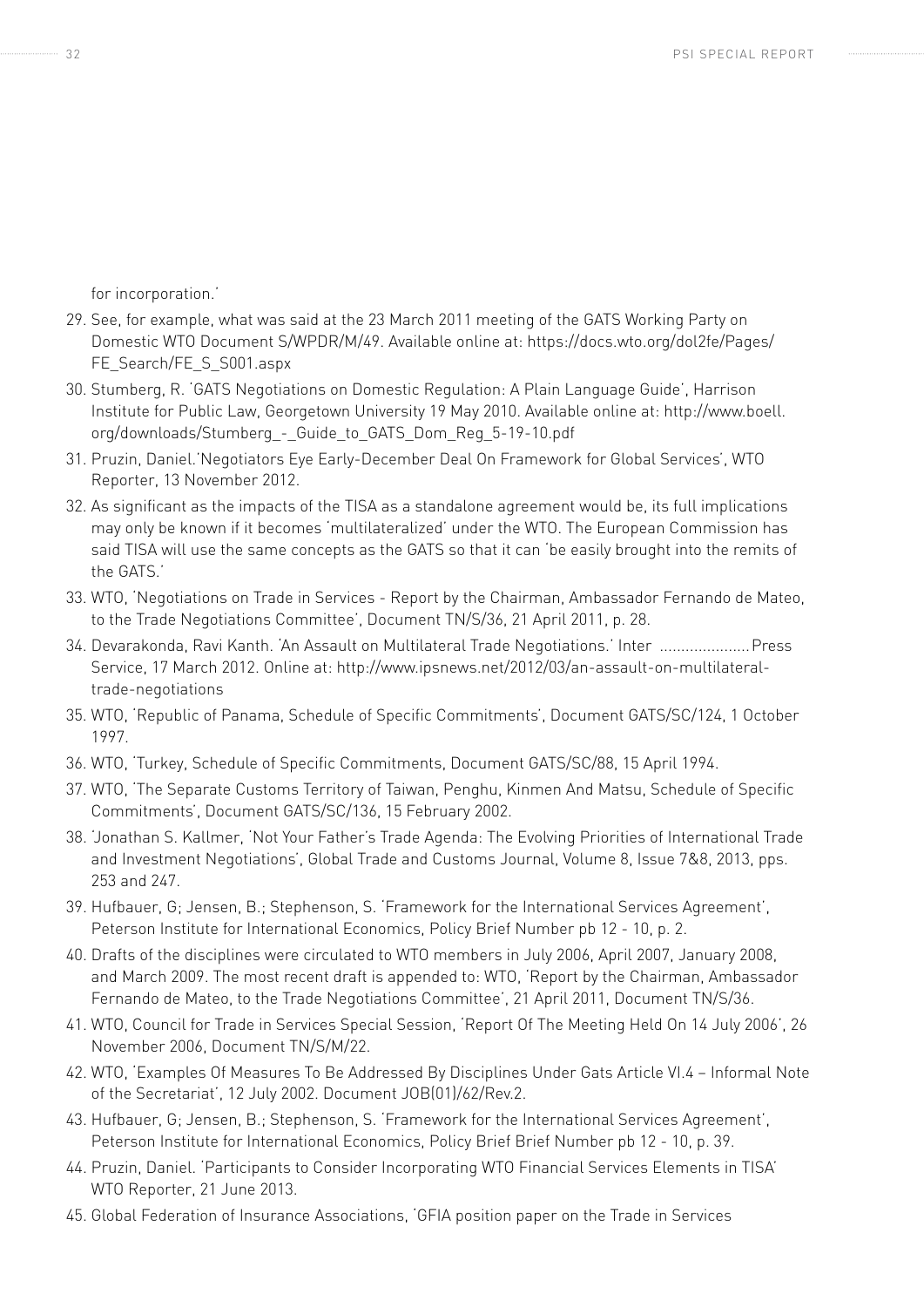Agreement (TISA)', 28 November 2013.

- 46. The WTO Appellate Body stated in the often cited Korea-Beef case that determining the necessity of a measure 'involves in every case a process of weighing and balancing a series of factors which prominently include the contribution made by the compliance measure to the enforcement of the law or regulation at issue, the importance of the common interests or values protected by that law or regulation, and the accompanying impact of the law or regulation on imports or exports.' WTO, 'Korea – Measures Affecting Imports Of Fresh, Chilled And Frozen Beef – Report of the Appellate Body', 11 December 2000. Document WT/DS161/AB/R.
- 47. The Affordable Care Act, U.S. Department of Health and Social Services. Online at: http://www.hhs. gov/healthcare/rights/law/index.html
- 48. 'Essential Health Benefits', Glossary, Affordable Care Act. Online at: https://www.healthcare.gov/ glossary/essential-health-benefits
- 49. 'Coverage for Pre-existing Conditions', Protections, Affordable Care Act. Online at:https://www. healthcare.gov/how-does-the-health-care-law-protect-me/#part=3
- 50. Heritage Foundation, 'After Repeal of Obamacare: Moving to Patient-Centered, Market-Based Health Care', 31 October 2013.
- 51. WTO, 'Mexico Measures Affecting Telecommunications Services Report of the Panel', Document WT/DS204/R, 2 April 2004, para. 7.164.
- 52. ibid, para. 7.343
- 53. ibid, para. 7.388
- 54. BBC News, 'WTO rules against US gambling ban', 11 November 2004. Online at: http://news.bbc. co.uk/2/hi/business/4001793.stm
- 55. Global Services Summit Washington, D.C., September 19, 2012. Panel Discussion 'Cross Border Trade in the Digital Economy', Moderated by Mike Drucker, President – International of FedEx.
- 56. European Commission. 'Negotiations for a Plurilateral Agreement on Trade in services', Memo 13/107, 15 February 2013.
- 57. Express Association of America. 'Comments on ISA', 25 February 2013. Online at: http://www.regulations.gov/ contentStreamer?objectId=0900006481209106&disposition=attachment&contentType=pdf
- 58. TISA, Financial Services Annex, Online at: https://wikileaks.org/tisa-financial/WikiLeaks-secret-tisafinancial-annex.pdf
- 59. BNA Reporter, 'Participants to Consider Incorporating WTO Financial Services Elements in TISA Deal', 21 June 2013.
- 60. BNA Reporter, 'Participants to Consider Incorporating WTO Financial Services Elements in TISA Deal', 21 June 2013.
- 61. WTO, 'Revision of the Canadian Schedule of Commitments for GATS Financial Services', WTO document GATS/SC/16/Suppl.4/Rev.1, 6 June 2000.
- 62. Lev Ratnovski and Rocco Huang, 'Why Are Canadian Banks More Resilient?', IMF Working Paper WP/09/152, July 2009.
- 63. Sinclair, S.; Mertins-Kirkwood, H. 'TISA vs Public Services', Public Services International, April 2014. p.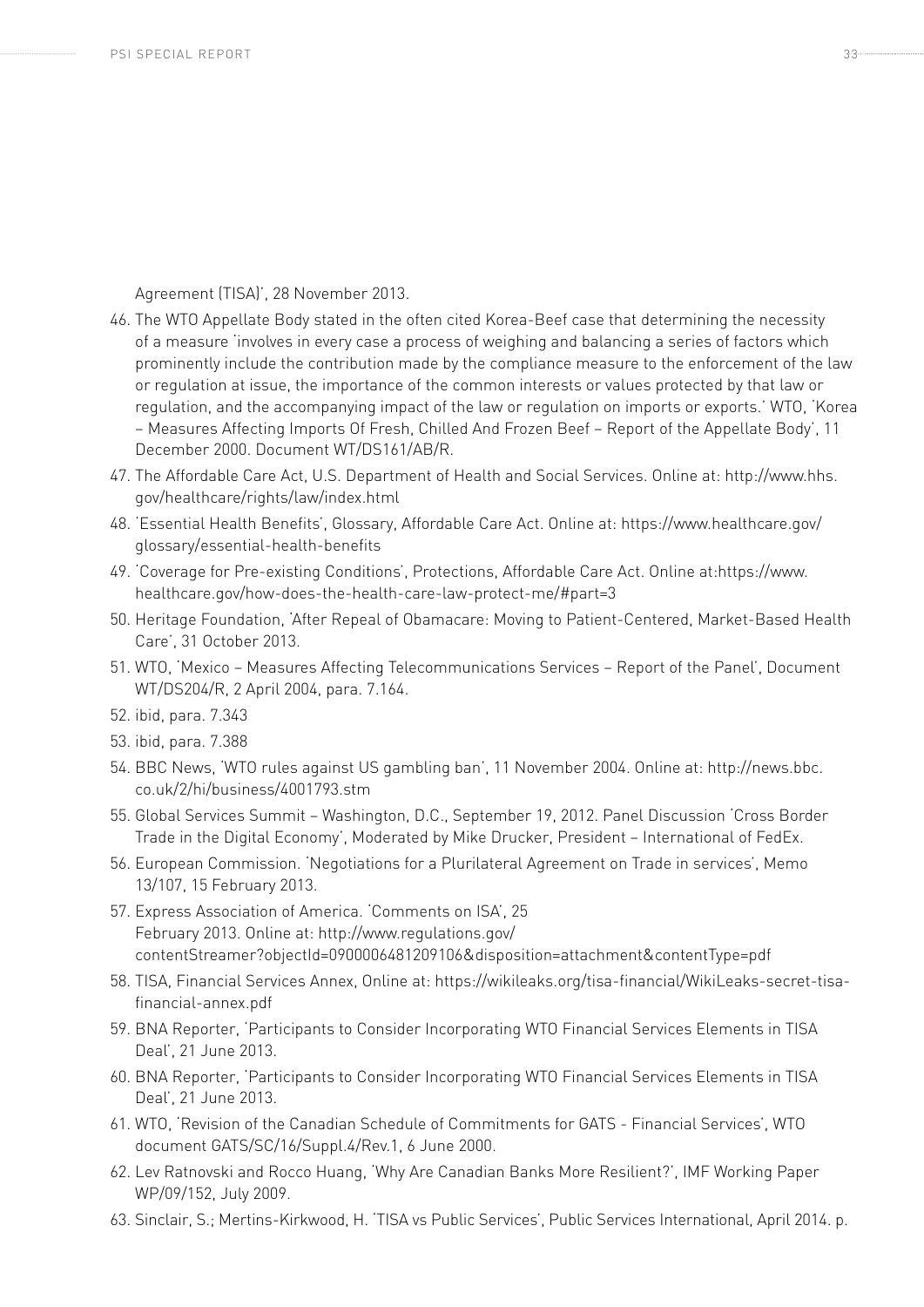- 64. U.S. Chamber of Commerce. 'The International Services Agreement (ISA): A Golden Opportunity for American Growth and Jobs', statement to the Office of the U.S. Trade Representative, 12 March 2013. Online at: http://www.regulations.gov/ contentStreamer?objectId=090000648120a1b5&disposition=attachment&contentType=pdf
- 65. Securities Industry and Financial Markets Association. 'Written Submission on behalf of the Securities Industry and Financial Markets Association United States Trade Representative's Intention to Enter into Negotiations for an International Services Agreement (ISA)', 1 March 2013, Online at: http://www.regulations.gov/#!documentDetail;D=USTR-2013-0001-0032.
- 66. American Insurance Association. 'Comments of the American Insurance Association on an International Services Agreement', 28 February 2013. Online at: http://www.regulations.gov/ contentStreamer?objectId=09000064812098be&disposition=attachment&contentType=pdf
- 67. Chicago Tribune, 'Brazil's anti-spy Internet bill clears lower house vote', 25 March 2014.
- 68. Canada's Health Informatics Association, 'Putting It into Practice: Privacy And Security For Healthcare Providers Implementing Electronic Medical Records', 2013 Guidelines for the Protection of Health Information.
- 69. Global Services Summit Washington, D.C., Panel Discussions 'Cross Border Trade in the Digital Economy', 19 September 2012. Online at: https://servicescoalition.org/images/files/2012%20 GSS/Plenary%201%20New%20Agenda%20for%20Services%20Liberalization.pdf and https:// servicescoalition.org/images/files/2012%20GSS/Plenary%20Session%202%20Services%20 Liberalization%20Avenues%20for%20Progress.pdf